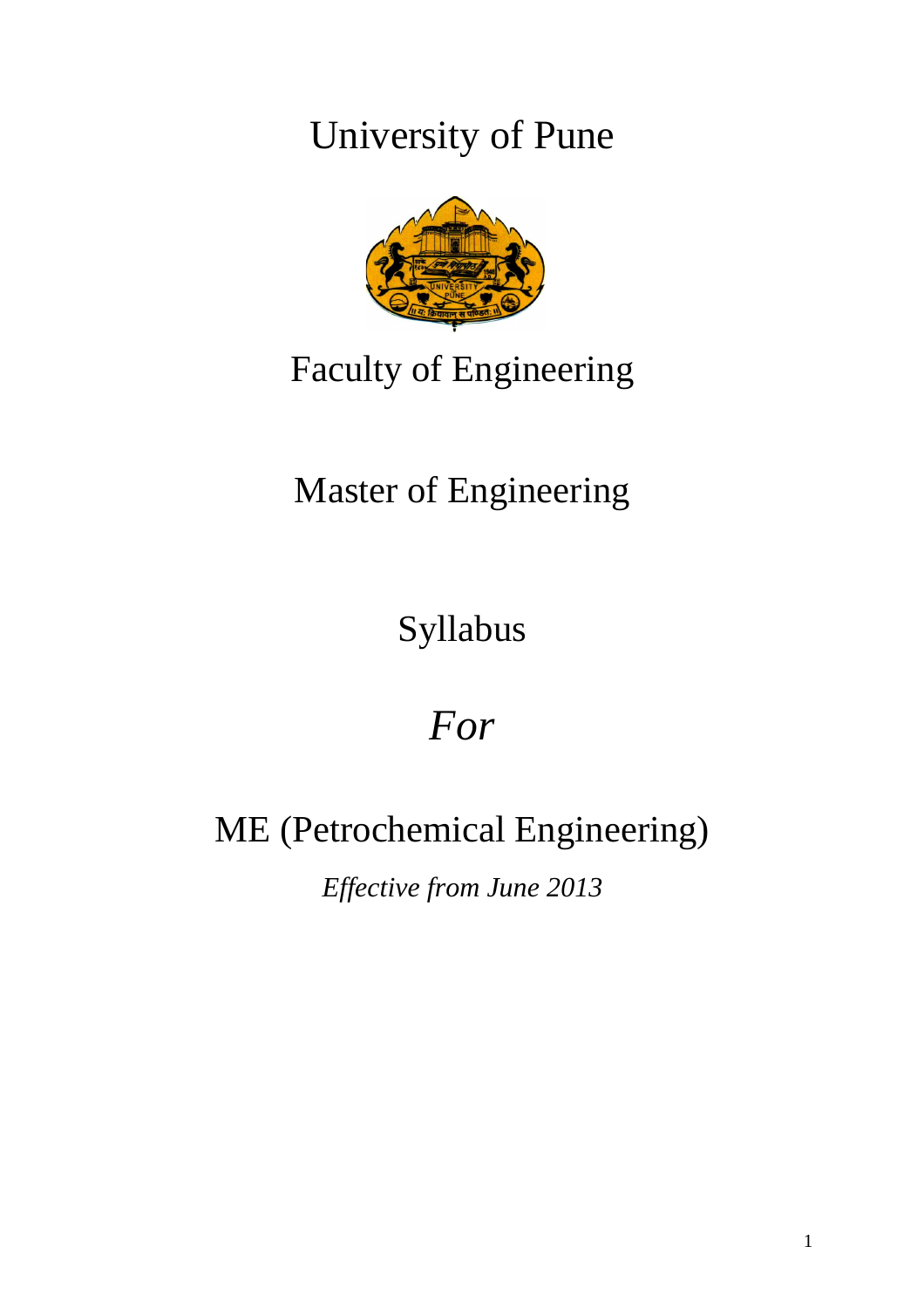## M.E. Petrochemical Engineering, 2013 Course Semester I

| Code   | <b>Subject</b>                                                | <b>Teaching</b><br><b>Scheme</b> |                           | <b>Examination Scheme</b>     | <b>Credits</b>           |                |       |                          |
|--------|---------------------------------------------------------------|----------------------------------|---------------------------|-------------------------------|--------------------------|----------------|-------|--------------------------|
|        |                                                               | Lectures<br>/Practicals          | Paper                     |                               | TW                       | Oral/          | Total |                          |
|        |                                                               |                                  | In semester<br>assessment | End<br>semester<br>assessment |                          | Presentation   |       |                          |
|        |                                                               |                                  |                           |                               |                          |                |       |                          |
| 512201 | Trends<br>Recent<br>Petroleum<br>in<br>Refining<br>Operations | $\overline{4}$                   | 50                        | 50                            | $\overline{\phantom{a}}$ |                | 100   | $\overline{4}$           |
| 512202 | Advanced<br>Transport<br>Phenomena                            | $\overline{4}$                   | 50                        | 50                            |                          |                | 100   | $\overline{4}$           |
| 512203 | Advanced<br>Numerical<br>and<br>Statistical<br>Methods        | $\overline{4}$                   | 50                        | 50                            |                          |                | 100   | $\overline{4}$           |
| 512204 | Research<br>Methodology                                       | $\overline{4}$                   | 50                        | 50                            |                          |                | 100   | $\overline{4}$           |
| 512205 | Elective I                                                    | 5                                | 50                        | 50                            | $\overline{\phantom{a}}$ | $\blacksquare$ | 100   | 5                        |
| 512206 | Lab Practice I                                                | 4                                |                           |                               | 50                       | 50             | 100   | $\overline{\mathcal{A}}$ |
|        | <b>Total</b>                                                  | 25                               | 250                       | 250                           | 50                       | 50             | 600   | 25                       |

## M.E. Petrochemical Engineering, 2013 Course

### Semester II

| Code   | <b>Subject</b>                                                        | <b>Teaching</b><br><b>Scheme</b> | <b>Examination Scheme</b> |                               |                          |              |       | <b>Credits</b> |
|--------|-----------------------------------------------------------------------|----------------------------------|---------------------------|-------------------------------|--------------------------|--------------|-------|----------------|
|        |                                                                       | Lectures                         | Paper                     |                               | TW                       | Oral/        | Total |                |
|        |                                                                       | /Practicals                      | In semester<br>assessment | End<br>semester<br>assessment |                          | Presentation |       |                |
| 512207 | <b>Applied Process</b><br>Design<br>and<br>Synthesis                  | $\overline{4}$                   | 50                        | 50                            | $\overline{\phantom{a}}$ |              | 100   | $\overline{4}$ |
| 512208 | Health<br>Safety,<br>and<br>Environment in<br>Petrochemical<br>Plants | 4                                | 50                        | 50                            |                          |              | 100   | $\overline{4}$ |
| 512209 | Advanced<br>Process Control                                           | 4                                | 50                        | 50                            |                          |              | 100   | $\overline{4}$ |
| 512210 | Elective II                                                           | 5                                | 50                        | 50                            | $\overline{\phantom{a}}$ |              | 100   | 5              |
| 512211 | Lab Practice II                                                       | 4                                | 50                        | 50                            | Ξ.                       |              | 100   | $\overline{4}$ |
| 512212 | Seminar I                                                             | 4                                |                           |                               | 50                       | 50           | 100   | $\overline{4}$ |
|        | <b>Total</b>                                                          | 25                               | 250                       | 250                           | 50                       | 50           | 600   | 25             |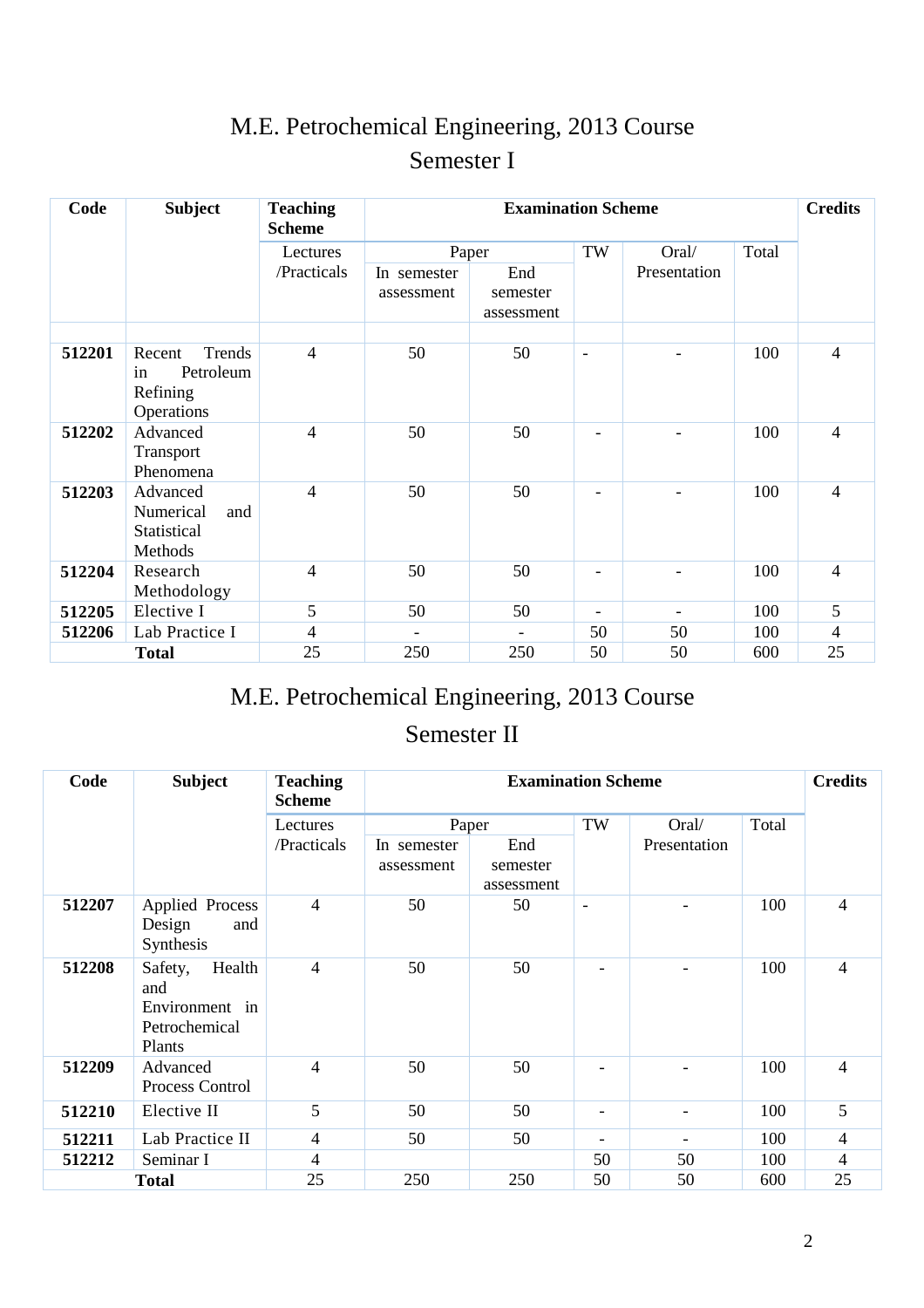### M.E. Petrochemical Engineering, 2013 Course

| Code   | <b>Subject</b>                               | <b>Teaching</b><br><b>Scheme</b> |                              | <b>Credits</b>                |     |              |       |                |
|--------|----------------------------------------------|----------------------------------|------------------------------|-------------------------------|-----|--------------|-------|----------------|
|        |                                              | Lectures                         | Paper                        |                               | TW  | Oral/        | Total |                |
|        |                                              | /Practicals                      | In<br>semester<br>assessment | End<br>semester<br>assessment |     | Presentation |       |                |
| 512213 | in<br>Advances<br>Petrochemical<br>Processes | 4                                | 50                           | 50                            |     |              | 100   | $\overline{4}$ |
| 512214 | Advances in<br>Process<br>Optimization       | 4                                | 50                           | 50                            |     |              | 100   | $\overline{4}$ |
| 512215 | Elective III                                 | 5                                | 50                           | 50                            |     |              | 100   | 5              |
| 512216 | Seminar II                                   | 4                                |                              | $\overline{\phantom{a}}$      | 50  | 50           | 100   | $\overline{4}$ |
| 512217 | Project Stage I                              | 8                                |                              |                               | 50  | 50           | 100   | 8              |
|        | <b>Total</b>                                 | 25                               | 150                          | 150                           | 100 | 100          | 500   | 25             |

### Semester III

### M.E. Petrochemical Engineering, 2013 Course

### Semester IV

| Code   | <b>Subject</b>   | <b>Teaching</b><br><b>Scheme</b> |                              | <b>Credits</b>                |     |              |       |    |
|--------|------------------|----------------------------------|------------------------------|-------------------------------|-----|--------------|-------|----|
|        |                  | Lectures                         | Paper                        |                               | TW  | Oral/        | Total |    |
|        |                  | /Practicals                      | In<br>semester<br>assessment | End<br>semester<br>assessment |     | Presentation |       |    |
| 512218 | Seminar III      | 5                                | $\overline{\phantom{0}}$     | $\overline{\phantom{a}}$      | 50  | 50           | 100   | 5  |
| 512217 | Project Stage II | 20                               | $\overline{\phantom{0}}$     | $\overline{\phantom{a}}$      | 150 | 50           | 200   | 20 |
|        | <b>Total</b>     | 25                               | $\overline{\phantom{0}}$     |                               | 200 | 100          | 300   | 25 |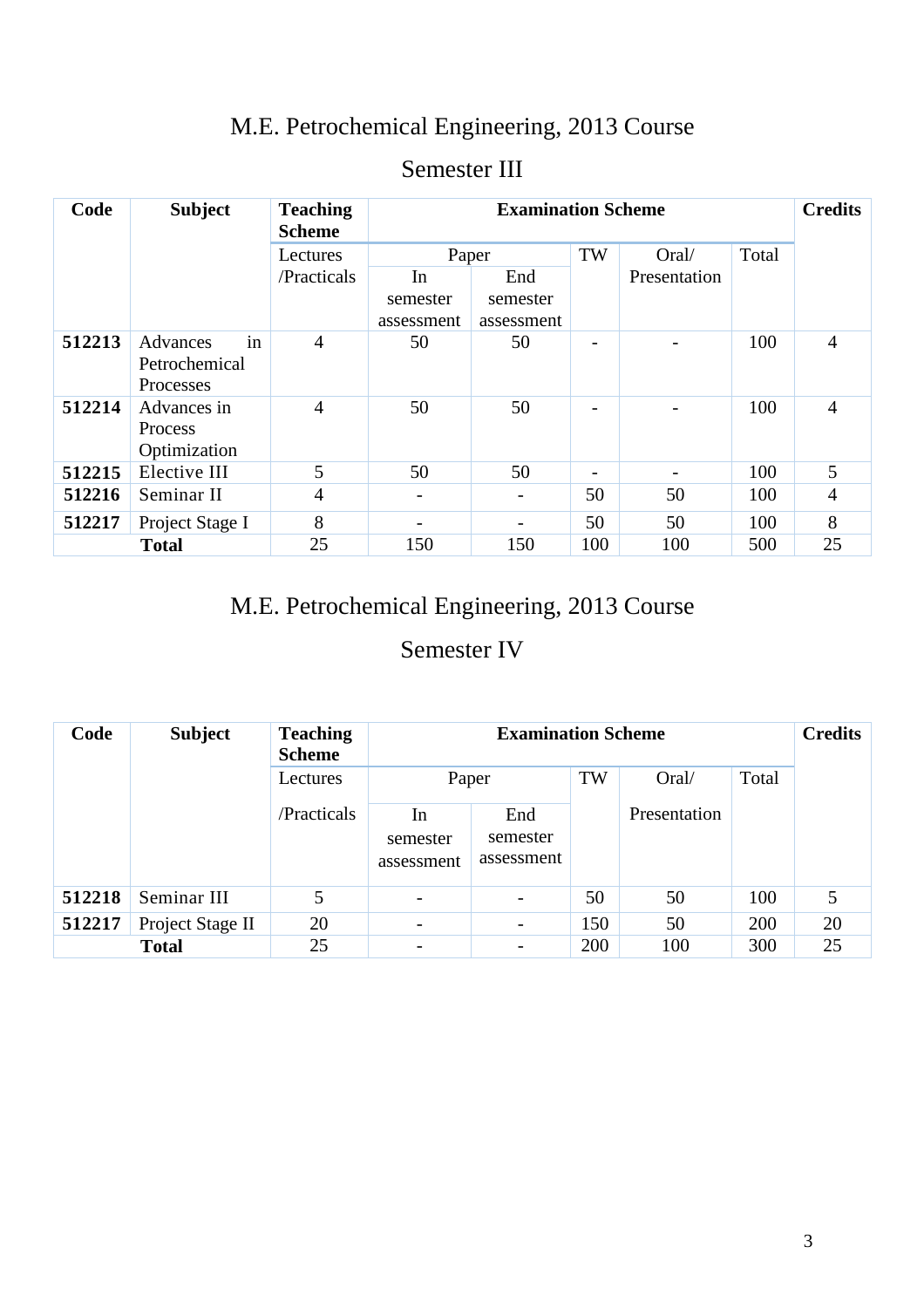### **512201 Recent Trends in Petroleum Refining Operations**

**Teaching Scheme**: **Examination Scheme**:

Lectures: 4 Hours/Week In semester assessment: 50 Marks End semester assessment : 50 Marks Credits: 4

Refinery flow, Refinery Products, Characterization of petroleum and petroleum products, Chemical composition of crude petroleum. Engineering aspects of refining

Crude heating, Primary distillation, principles, Separation of cuts, Gaps/ overlaps, Stripping, Desalting, Energy input and recovery, Vacuum distillation, Types of trays, Draw offs, intermediate product quality control.

Refinery configuration development, Blending Refinery Distillation, Use of Packie Charts, Design of atmospheric and Vacuum Distillation, Lube refining. Wax refining, Gas processing.

Fluid catalytic cracking, principles, recent developments, Feedstocks and product yields and qualities, Catalysts and operating parameters. Hydrocracking, principles, process requirements, product yields and qualities, Residcracking – implications and technology.

Hydrogen Production: Feedstocks, Process Chemistry, Commercial Processes: Heavy Residue Gasification and Combined Cycle Power Generation, Hybrid Gasification Process, Hydrocarbon Gasification, Hypro Process, Shell Gasification (Partial Oxidation) Process, Steam Methane Reforming, Steam Naphtha Reforming, Synthesis Gas Generation, Texaco Gasification (Partial Oxidation) Process.

Alternative sources of Petroleum based applications**:** Hydrogen production and Fuel cells, Gas to Liquid Fuels, First & Second Generation Biofuels

Catalytic reforming and Isomerisation, Principles, developments in technology, Catalyst types and their performance, Sulphur removal, Aromatics removal, Hydrofinishing, Catalyst regeneration, Catalytic dewaxing. Environmental aspects of refining, Economics of petroleum refining. Global and Indian refining scenario.

- 1. Mcketta S. (Ed), "Petroleum Processing Handbbok", Marcell Dekker Inc., 1992.
- 2. Nelson N., "Petroleum Refinery Engineering", McGraw Hill, 1985.
- 3. Gary J., Handework G., "Petroleum Refining Technology and Economics", Marcell Dekker Inc. 1984.
- 4. Jones D. S. J., "Elements of Petroleum Processing", John Wiley and Sons, 1995.
- 5. Watkins R. N., "Petroleum Refinery Distillation", Gulf Publication Company, 1990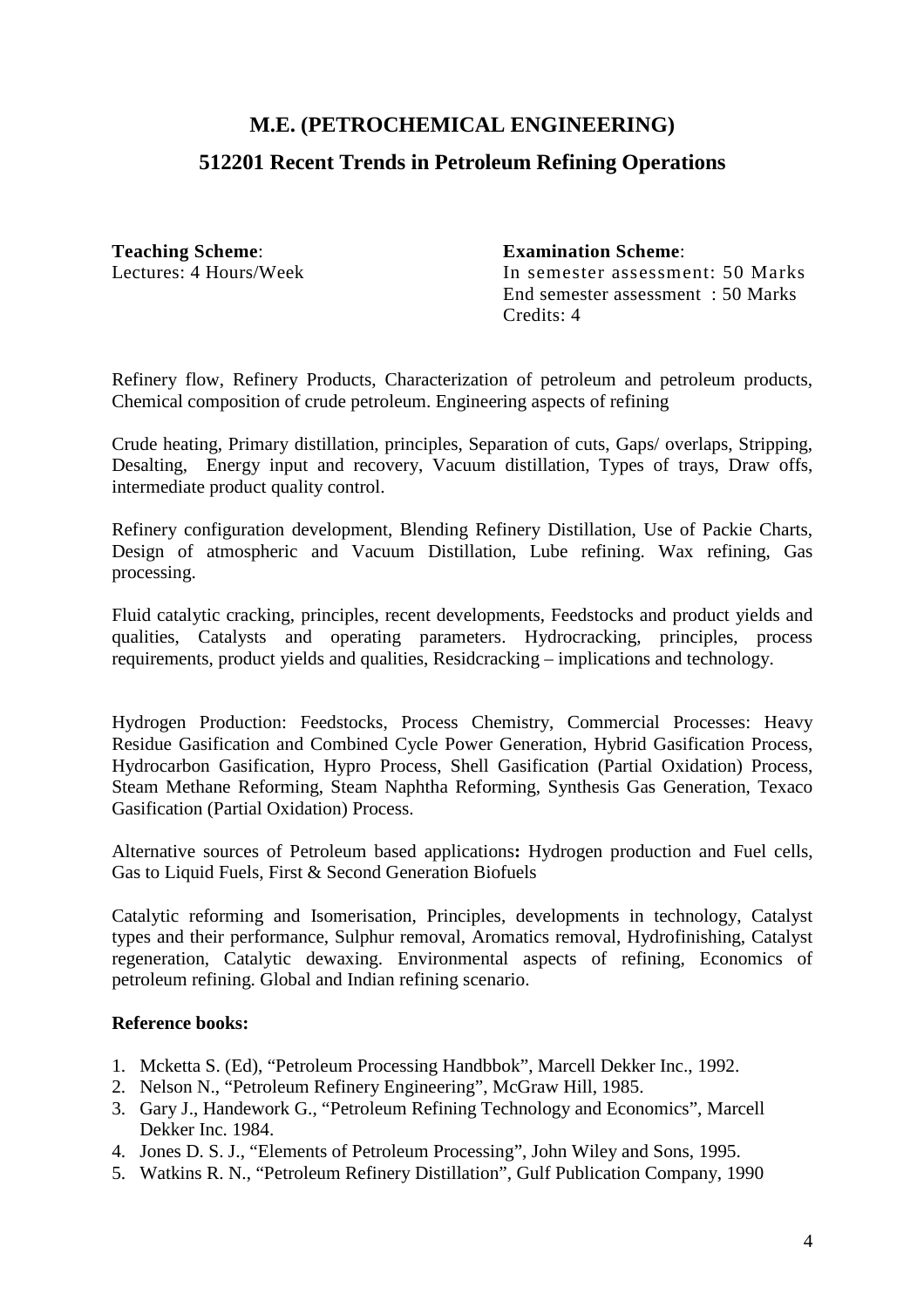#### **512202 Advanced Transport Phenomena**

**Teaching Scheme**: **Examination Scheme**:

Lectures: 4 Hours/Week In semester assessment: 50 Marks End semester assessment: 50 Marks

Credits: 4

Vector Notations, Curl, Divergence, Vector Differential Operations, Laplacian of a Vector Field, Substantial Derivative of a Vector Field, Second Order Tensors, Multiplication of Tensors.

Equations of change for isothermal systems, Turbulent flow, Interphase transport in isothermal systems, Velocity distribution with more than one independent variable, Macroscopic balances for isothermal systems.

Equations of change for non-isothermal systems, Turbulent flow, Energy transport by Radiation, Macroscopic balances for Non-isothermal systems, Temperature distribution with more than one independent variable.

Concentration Distribution in Solids and in Laminar Flow, Equations of change for multicomponent systems, Interphase in multicomponent systems, Macroscopic balances for multicomponent systems, Concentration distribution with more than one independent variable.

Simultaneous heat, mass and momentum transfer, Overview of computational fluid Dynamics (CFD), Process design based on understanding of transport phenomena, Usage of CFD in Operating Process Plants.

- 1. Bird R., Stewart W. and Light Foot E., "Transport Phenomena", John Wiley, 1984.
- 2. Slattery J., "Momentum, Energy and Mass Transfer in continua", Friger Publication Co., NY, 1981.
- 3. Bennett C. Myers J., "Momentum Heat and Mass Transfer", McGraw Hill, 1985.
- 4. Ranade Vivek, "CFD in Reactor Design", Academic Press, 1999.
- 5. Slattery, J. C., "Advanced transport phenomena", Cambridge University Press, 2001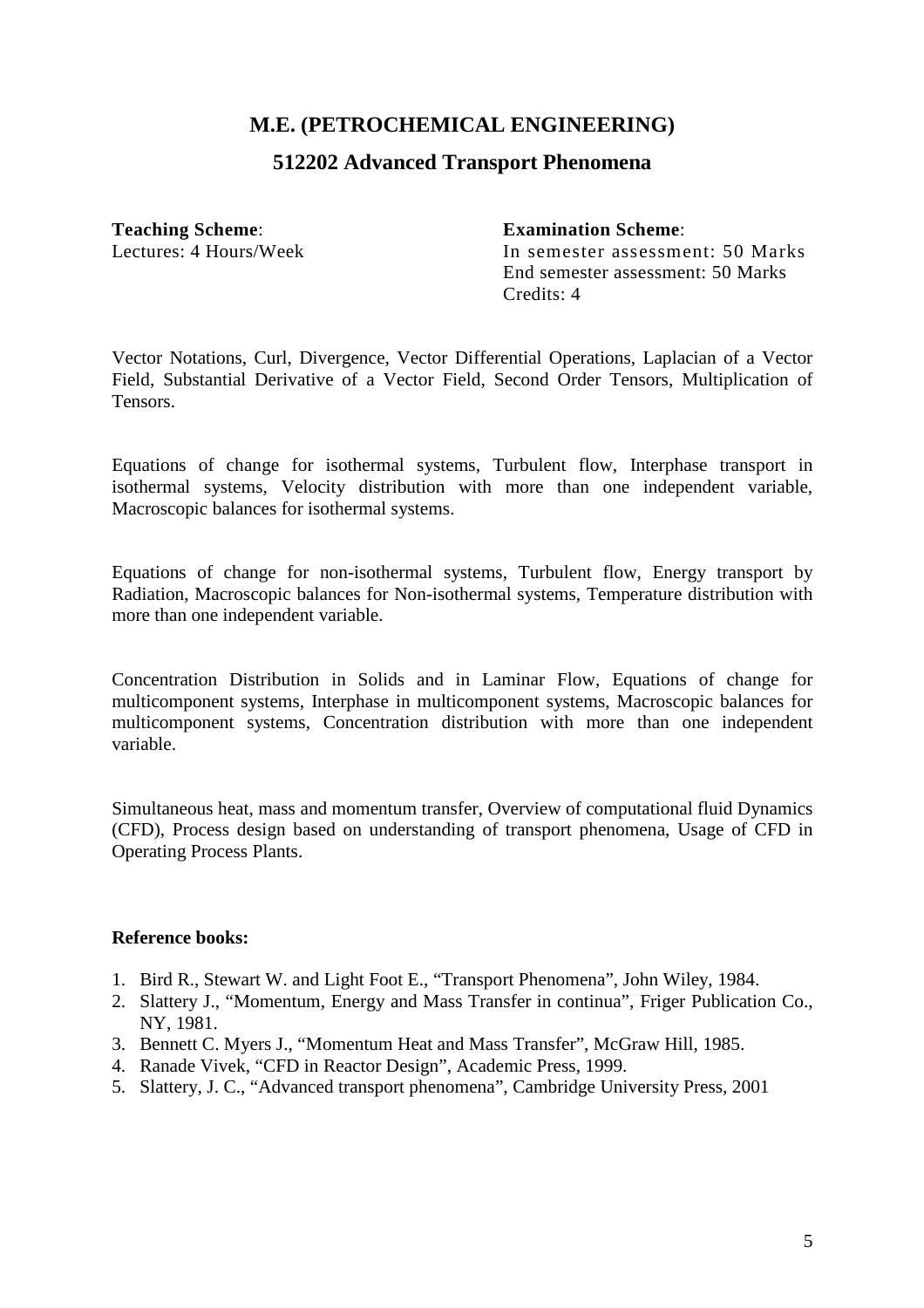#### **512203 Advanced Numerical and Statistical Methods**

#### **Teaching Scheme**: **Examination Scheme**:

Lectures: 4 Hours/Week In semester assessment: 50 Marks End semester assessment: 50 Marks Credits: 4

Gauss Elimination and LU Decomposition, Gauss – Seidel and Relaxation Methods, Rank of a Matrix, Check for Uniqueness of Solution, Eigen values and Eigenvectors, Application in the solution of Petrochemical Engineering problems.

Bisection Method, Method of false position, Newton – Raphson Technique, Secant Technique, Multivariable Methods, Hessian Matrix, Multivariable Newton – Raphson Technique, Catastrophy and Singularity Theories.

Least Squares Curve Fit, Newton Interpolation Formulae, B Splines Techniques, Weighted Least Square Approximations, Fourier Transforms, Approximation of Functions.

Solution by Taylor's Series, Modified Euler's Method, Explicit Adams – Bashforth Technique, Predictor Corrector Techniques, Runge – Kuta Methods, Stability of Algorithms, Stiffness of ODEs, Gear's Method for stiff equations.

Finite Difference Methods, Shooting Methods for linear system, Regular Perturbation Method. Method of Weighted Residuals and Orthogonal Collocation to solve first and higher order BVP in ODE's, Galerkin Finite Element Technique.

Method of lines, Finite Difference Scheme for solving PDEs, Orthogonal Collocation, The ADI Method, Iterative Methods for Solution of Equations, Application to Petrochemical Engineering.

- 1. Chapra S. C. and Canale R. , Numerical Methods of Engineers, McGraw Hill, NY, 1989
- 2. Gupta, S. K., Numerical Methods for Engineers, New Age International, New Delhi,2008
- 3. Sastry, S. S., Introductory Methods of Numerical Analysis, 4<sup>th</sup> Edition, Prentice Hall of India, New Delhi, 2005
- 4. Sienfield and Lapidus, " Mathematical Methods in chemical Engineering", Prentice Hall, 1987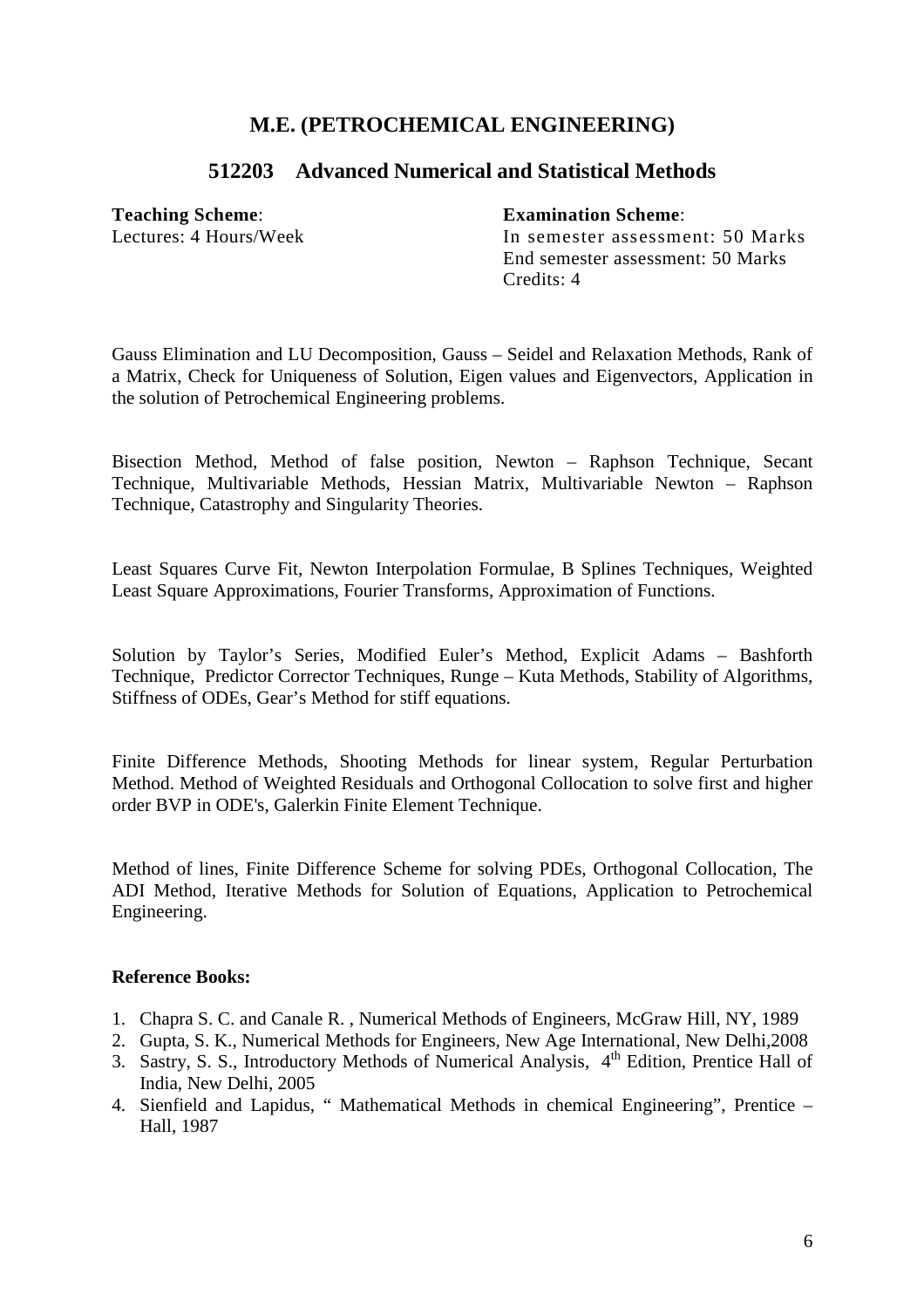#### **512104 Research Methodology**

**Teaching Scheme: Examination Scheme:** 

Lectures: 4 Hours/Week In semester assessment: 50 Marks End semester assessment: 50 Marks Credits: 4

**Research Problem:** Meaning of research problem, Sources of research problem, Criteria / Characteristics of a good research problem.

Types of research: Descriptive vs. Analytical Research, Applied vs. Fundamental Research, Quantitative vs. Qualitative Research, and Conceptual vs. Empirical Research.

Research Methodology: An Introduction, Research Process, Basic Overview, Formulating the Research Problem, Defining the Research Problem

Literature Review: Review Concepts and Theories, Formulation of Hypothesis, Sources of Hypothesis, Characteristics of Hypothesis, Role of Hypothesis.

Tests of Hypothesis: Research Design, Sampling Design.

Data Collection, Observation Method, Interview Method, Questionnaires, Case Study **Method** 

**Processing and Analysis of Data:** Processing Operations, Statistics in Research, Descriptive Statistics, Inferential Statistics, Elements / Types of Analysis.

Interpretation of Data

**Current trends in Research:** Mono-disciplinary Research, Interdisciplinary Research, Role of Internet in Research, Threats and Challenges to Good Research

**Writing a:** BlogSpot, Article, Essay, Research Paper, Research Project, Legislation Drafting, Judgment Writing, Thesis, Dissertation, Book, Reviews - Book Review; Case Review Criteria of Good Research, Research Ethics, Intellectual property rights (IPR), Professional ethics.

**Citation Methods:** Foot Note, Text Note, End Note, Bibliography.

- 1. C.R. Kothari, "Research Methodology Methods and Techniques", 2nd Edition Vishwa Prakashan, 2006.
- 2. Wilkinson K.P, L Bhandarkar, "Formulation of Hypothesis" Himalaya Publication, Mumbai, 2006
- 3. John W Best and V. Kahn, "Research in Education", PHI Publication, 2004
- 4. Ranjit Kumar, "Research Methodology- A step by step guide for beginners", 2<sup>nd</sup> Edition, Pearson education, 2005
- 5. Donald H.Mc Burney, "Research Methods", 5<sup>th</sup> Edition, Thomson Learning, 2006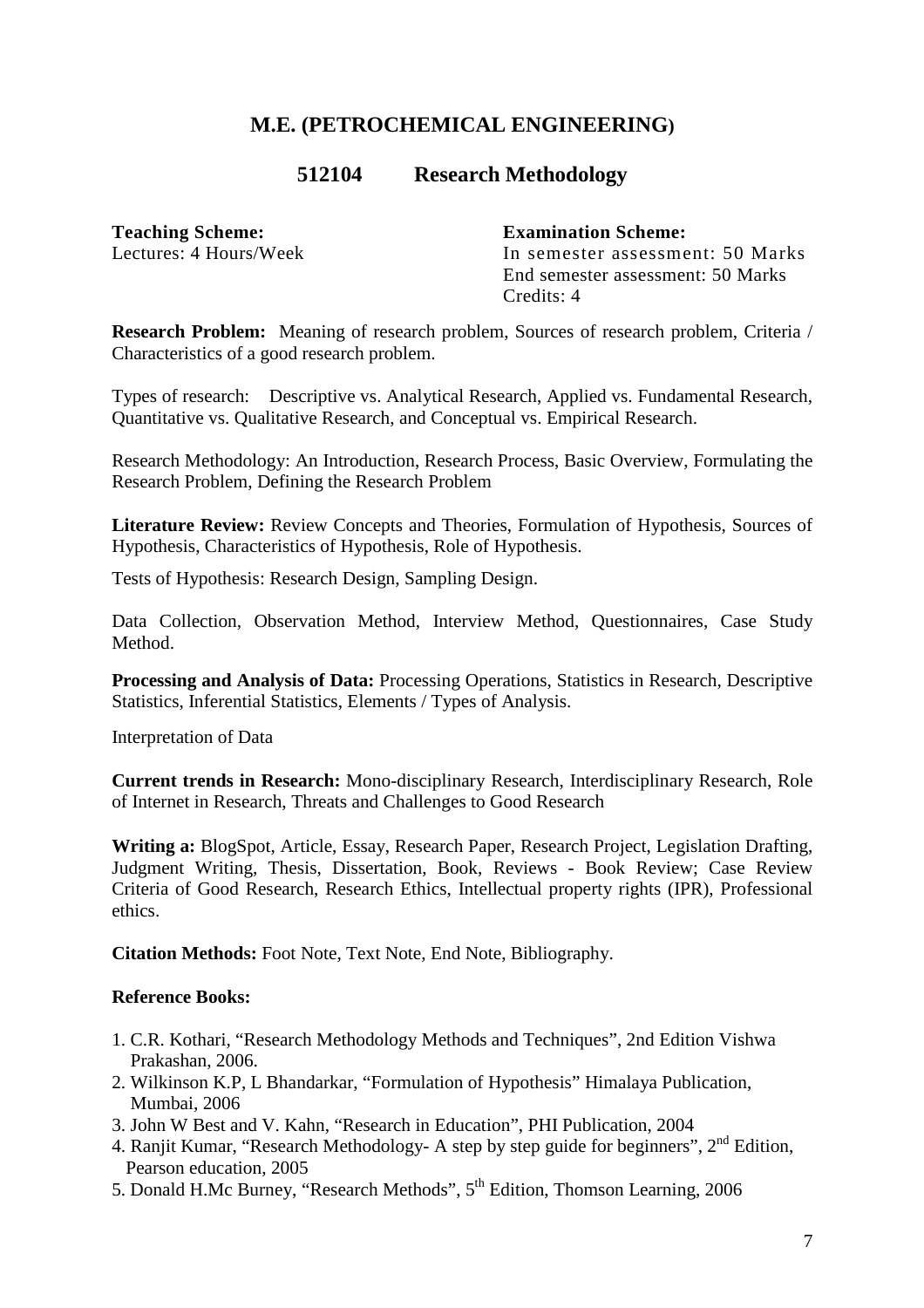#### **512205 Elective I**

**Teaching Scheme: Examination Scheme:** 

In semester assessment: 50 Marks End semester assessment: 50 Marks Credits: 5

#### **Students should select any two modules of 2 credits each of the following from Group I and any one module of 1 credit from Group II**

#### **GROUP I:**

#### **Module 1: Advanced Petrochemical Processes (2 Credits)**

Overview of petrochemical industrial Growth in India, Economics, Feedstock Selection for Petrochemicals, Size and scope of the industry

Commercial manufacture process of LDPE, LLDPE, HDPE, Polypropylene, PVC, Polystyrene, Phenol, Nylon 66, and Polyester Filament Yarn.

Technologies and engineering problems encountered in exploiting in natural gas, gas hydrates, and alcohol obtained from agricultural sources and coal,

Principles of furnace design, Design of pipe stills and cracking furnaces, materials of construction for furnaces, chimney designs.

#### **Reference books:**

- 1. Hatch L.F., Matar S., "From Hydrocarbons to Petrochemicals," Gulf Publishing Company, 1981.
- 2. Chauvel A., Lefebure G., "Petrochemical Processes Vol-I & II", Gulf Publication Company, 1989.
- 3. M.W. Thring, "The Science of Flame and Furnaces", Chapman and Hall, 1990

#### **Module 2: Chemistry of Hydrocarbons and Production Operations (2 Credits)**

Petroleum Hydrocarbons and Coals, Origins, Chemical Precursors, Diagenesis, Biomarkers, Kerogens. Rheological Features of Heavy Hydrocarbon Reservoirs.

Petroleum Host Rocks, The Host Rocks of Heavy Hydrocarbons, Carbonate Reservoir, Sandstone reservoirs, Hydrocarbon – Rock Interactions.

Typical Wellhead Assembly, Design aspects of Wellhead Equipments and Chokes, Well Completion Techniques and Equipments, Flowing Well Performance

Work over Jobs, Workover Fluids, Water and Gas Coning, Formation Damages, Corrosion Problems, Well Stimulation Operations, Artificial lift and Gravel Packed Wells.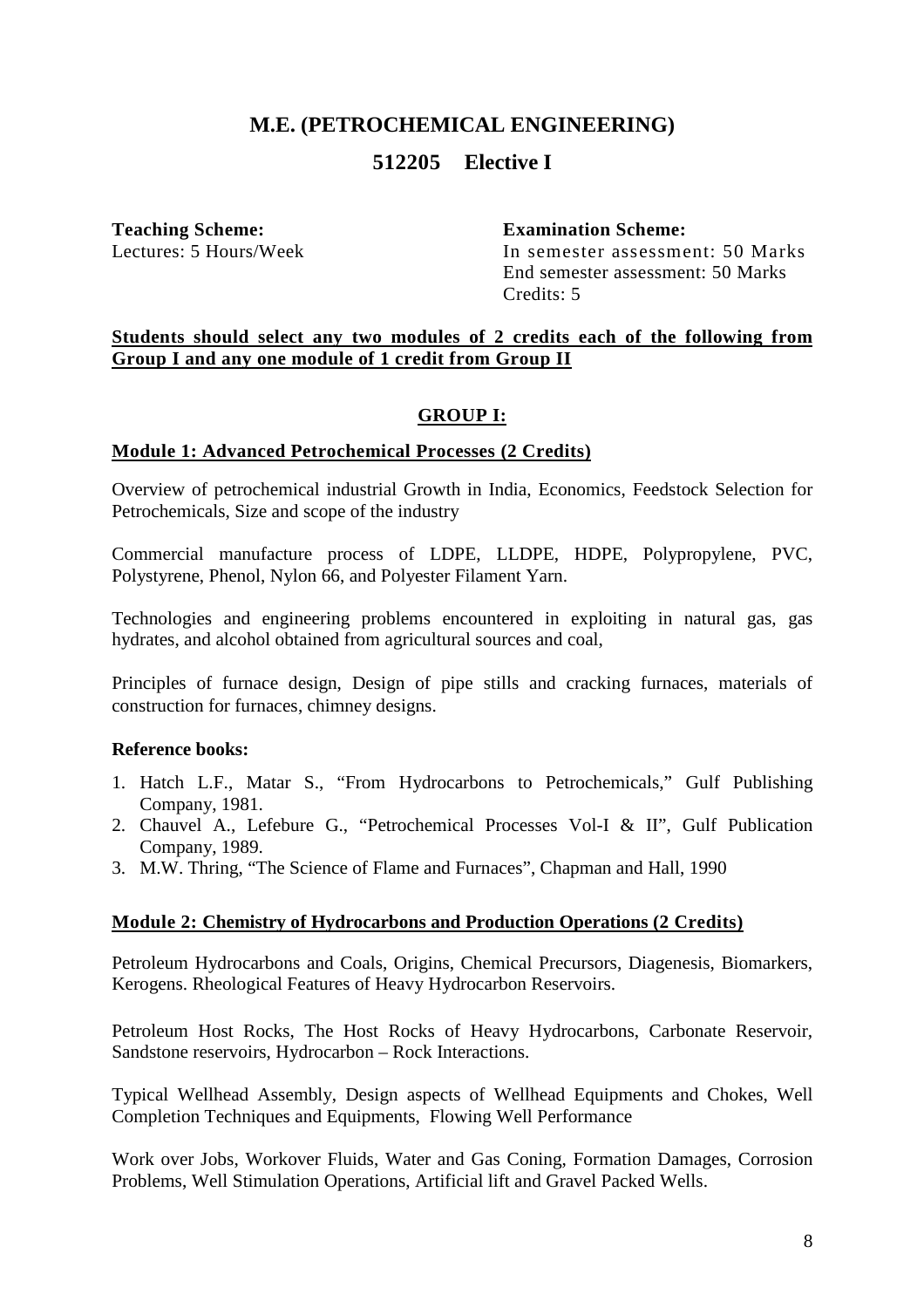#### **Reference Books:**

- 1. Cholet H, Well Production Practical Handbook, Technip Editions, Paris, France (2002)
- 2. Berger B. D., Anderson K. E. Modern Petroleum, Penwell Books (1997).
- 3. Kumar S., Gas Production Engineering, Gulf Publishing Co. (1987).
- 4. Mian M. A., Petroleum Engineering Handbook, Vol I and II, Penwell Books (2004)

#### **Module 3: Combustion and Gasification Technology (2 Credits)**

Fossil fuel feedstock, Coal, Natural Gas and Petroleum, Reserves, Present and Future Production Trends, Distribution and utilization pattern of existing fossil reserves.

Combustion of fuels, Combustion thermodynamics, Combustion of Oil; Combustion of Coal; Fluidized bed combustion process. Combustion Controls

Coal Bed Methane, Coal Gasification, Technologies for exploitation of these resources, Technology for coal gasification and Syngas production, Fischer Tropsch Synthesis

Burner Design and Furnaces, Fluidized bed combustion process; various methods of flame stabilization; Basic features and design of burners for solid/

#### **References**

- 1. Christian Ngo and J.B. Natowitz, 'Our Energy Future: resources, alternatives and environment, John Wiley and Sons, 2009
- 2. John Rezaiyan and Nicholas P.Cheremisinoff, 'Gasification Technologies: a primer for engineers and scientists', Taylor and Francis, 2005
- 3. Mark Crocker' Thermo chemical Conversion of Biomass to Liquid Fuels and Chemicals' Royal Society of Chemistry, 2010
- 4. Borman G. L. and Ragland K. W.: Combustion Engineering. McGraw Hill, 1997.

#### **Module 4: Polymer Processing Technology (2 Credits)**

Moulding: compression molding, transfer molding, injection molding, RIM, bow molding, rotational molding, thermoset molding

Extrusion – coextrusion, film extrusion, pultrusion, calendaring, casting, coating, foaming, forming laminates. Multipolymer systems and composites.

Fiber Technology: Textile and fabric properties, Spinning – melt spinning, dry spinning, and wet spinning. Fiber after treatments scouring, lubrication, sizing, dyeing, finishing

Elastomers technology: Compounding and elastomers properties, Vulcanization – chemistry of vulcanization, Sulphur vulcanization, physical aspects of vulcanization

Injection moulding: Role of rheology in injection moulding, Reaction injection moulding: Overall moulding cycle, metering system for components, mixing head design, mould construction.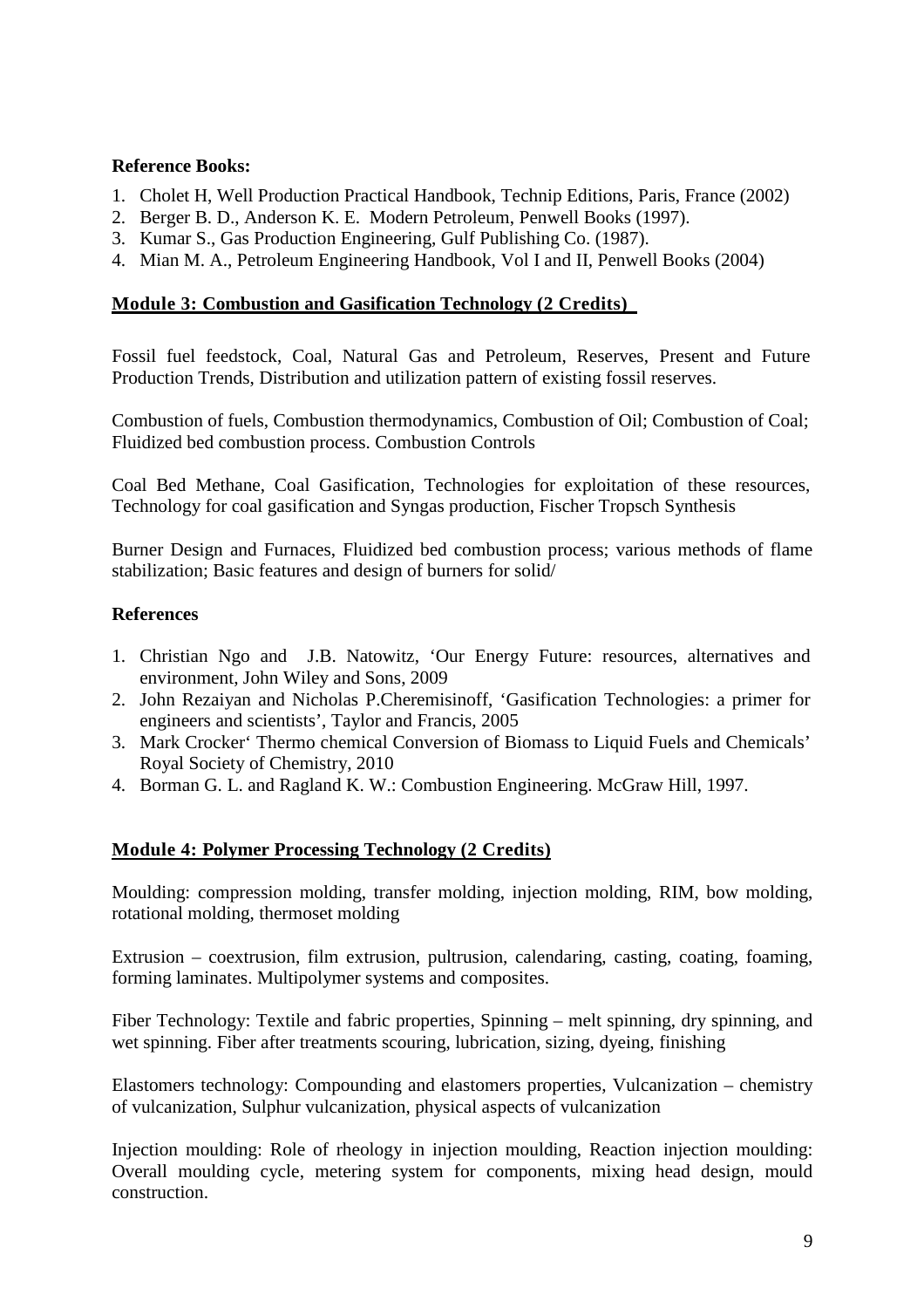#### **Reference books:**

- 1. Odian George., 'Principals of Polymerization' Wiley-Interscience, 4th Edition, 2004
- 2. Handbook of Plastic Testing Technology, Brown and Vishnu Shah, A. Wiley, Inter science Publication, 2007
- 3. Agassant, J.F. Avenas, P, Sergant, J, Ph., and Correon, P.J. Polymer Processing Carl Hamsen Verlag Munich, 1991.
- 4. Rotational Moulding of Plastics R.J. Crawford, Research Studies Press Ltd.

#### **Module 5: Advanced Separation Techniques (2 Credits)**

Mechanism of Separation, Rate based and equilibrium separations, Energy requirements of separation processes. Surfactant based separations, Adsorptive bubble separations, Microemulsions and Macroemulsions, Cross flow filtration, Fractional precipitation.

Types and choice of membranes, commercial, pilot plant and laboratory membrane pemeators involving dialysis, reverse osmosis, Nanofiltration, Ultrafiltration, micro filtration, economics of membrane operations.

Mechanism, types and choice of adsorbents, normal adsorption techniques, affinity chromatography and immuno chromatography, types of equipment and commercial processes, recent advances and process economics

Separations involving lyophilization, zone melting, supercritical fluid extraction, oil spill management, Reactive separations. Bioseparation, Reverse micelle extraction, Isoelectric focusing. Frontiers in separation technology

- 1. King C. J. " Separation Process", McGraw Hill, 1982
- 2. Schweitzer Philip " Handbook of Separation Techniques for Chemical Engineers", 1981
- 3. Garside John "Separation Technology "The next ten years" Institution if Chemical Engineers. U.K, 1990.
- 4. Rousseau R. W. (Ed) "Handbook of Separation Process Technology", John Wiley & Sons, 1987.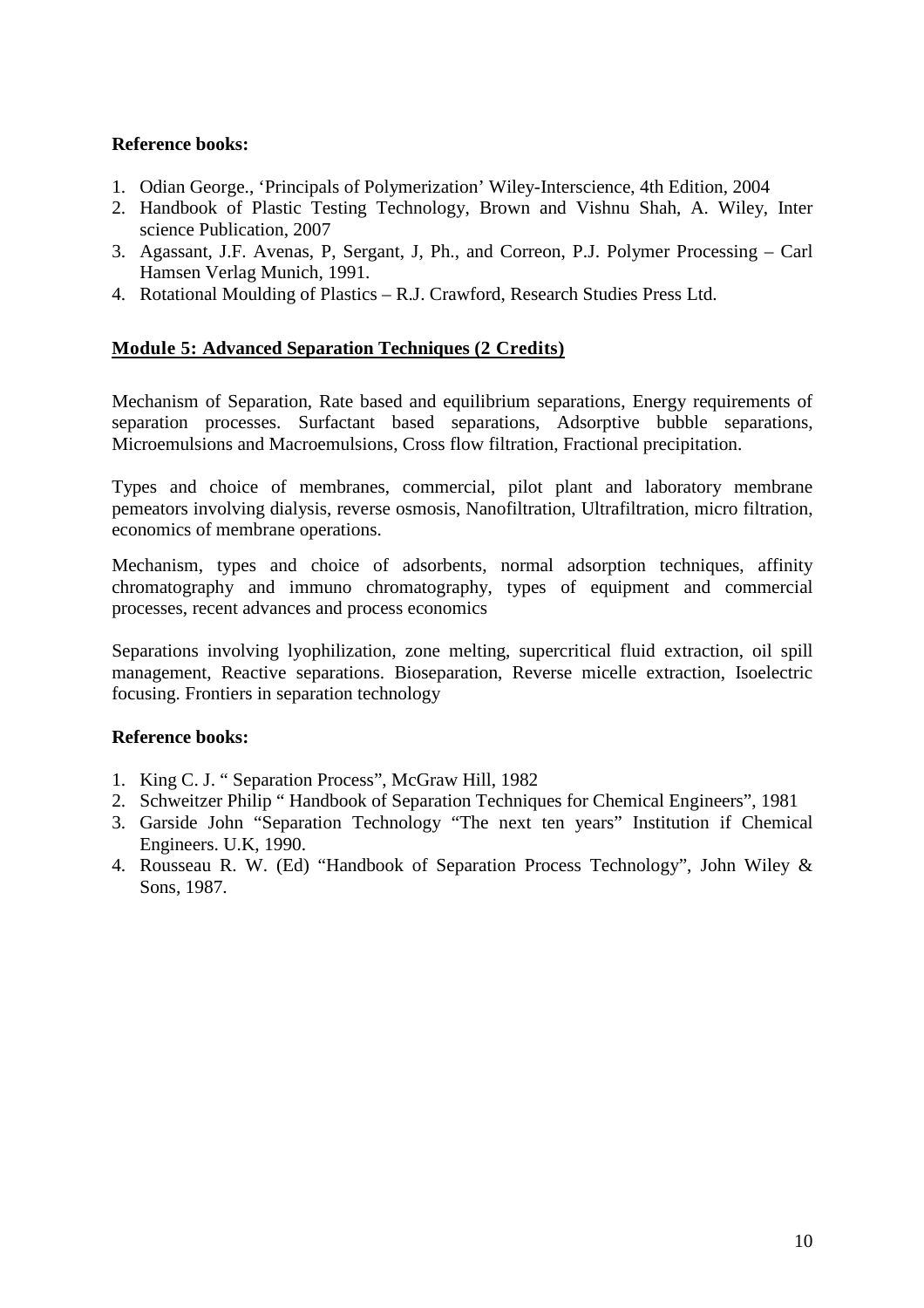#### **Module 6: Human Rights (2 credits)**

**Human Rights – Concept, Development, Evolution:** Philosophical, Sociological and Political debates, Benchmarks of Human Rights Movement, Human rights for woman, children and workers.

**Human Rights and the Indian Constitution**: Constitutional framework , Fundamental Rights & Duties, Directive Principles of State Policy, Welfare State & Welfare Schemes

**Human Rights and State Mechanisms**: Police & Human Rights, Judiciary and Human Rights , Prisons & Human Rights, National and State Human Rights Commissions

**Human Rights of the Different Sections and contemporary issues**: Unorganized Sector, Right to Environment, particularly Industrial sectors of Petroleum Engineering and Petrochemical Engineering , Globalization and Human Rights, Right to Development

**Citizens' Role and Civil Society**: Social Movements and Non-Governmental Organizations, Public Interest Litigation, -Role of Non Government organizations in implementation of Human rights, Right to Information

**Human Rights and the International scene**: International Concern for Human Rights, International Actions For the Protection of Human Rights, United Nations' Bodies in the Promotion of Human Rights, Primary Information with reference to engineering Industry. (2 hrs)

- UN Documents
- International Mechanisms (UN & Regional)
- International Criminal Court

#### **Reference Books:**

- 1) M. R. Ishay, The History of Human Rights*,* Orient Longman, New Delhi, 2004.
- 2) Conor Greaty and Adam Tomkins (Eds).Understanding Human Rights, London: Manshell, 1996
- 3) Michael Freeman, Human Rights: An Interdisciplinary Approach, Oxford: Polity, 2002.
- 4) Upendra Baxi,: The Future of Human Rights, New Delhi: Oxford University Press, 2004
- 5) Study material on UNESCO,UNICEF website
- 6) Usha Ramanathan , Human Rights In India A MAPPING,Usha Ramanathan This book can be downloaded in PDF format from IELRC's website at http://www.ielrc.org/content/w0103.pdf
- 7) I Curtis F. J. Doebbler, Introduction to International Humanitarian Law CD Publishing, 2005.

#### **Internal Assessment:**

- (i) Assignments based on topics from syllabus and case studies as applicable to relevant discipline of Engineering.
- (ii) Power point and oral presentation based on of selected topic from syllabus.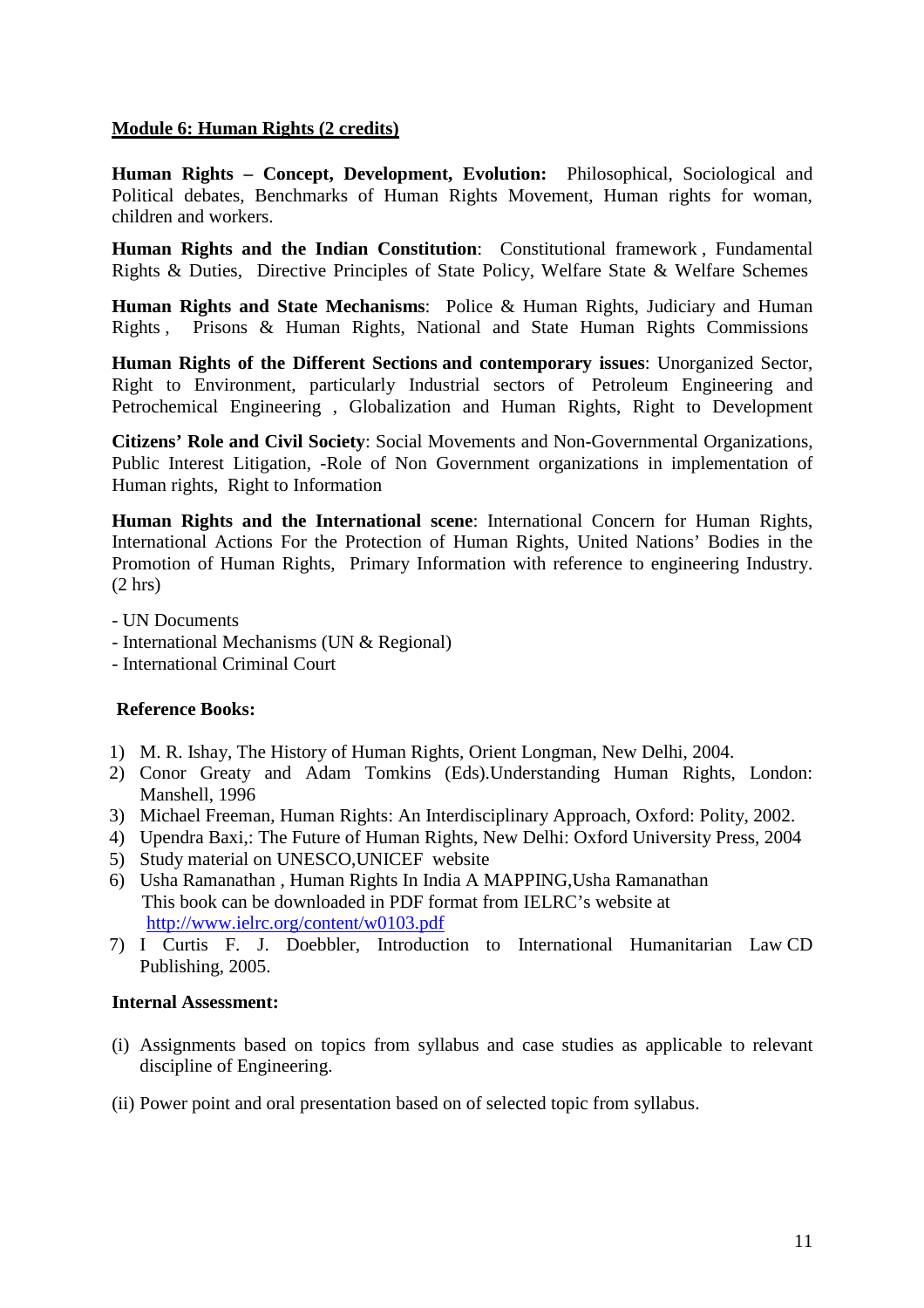#### **GROUP-II**

#### **Students should select any one modules of 1 credits each of the following Group II**

#### **Module 1: Green and Sustainable Technologies (1 Credit)**

Concept of green technology; evolution; nature, scope, importance and types , Reactions solvent free reactions, Catalyzed (heterogeneous/homogeneous) reactions, Green technology in batteries, production and recycling, Fuel cell and electric vehicles, Solar energy and hydrogen production, Biodiesel, bio-hydrogen

Esterification: transesterification, autogeneous pressure of methanol, transesterification under supercritical conditions, Best practices in Green Chemistry for sustainable development with suitable examples.

Criteria for choosing appropriate green energy, technologies, life cycle cost; the emerging trends – process/product innovation-, technological/ environmental leap-frogging; Eco/green technologies for addressing the problems of Water, Energy, Health, Agriculture and Biodiversity, design for sustainability

#### **Reference Books:**

- 1. Anastas, P.; Warner, J. Green Chemistry: Theory and Practice; Oxford University Press: London, 1998.
- 2. Zimmerman, J.B.; Anastas, P.T. "The 12 Principles of Green Engineering as a Foundation for Sustainability" in Sustainability Science and Engineering: Principles. Ed. Martin Abraham, Elsevier Science., 2005.
- 3. Anastas, P.; Zimmerman, J. "Design through the Twelve Principles of Green Engineering," Environmental Science and Technology, 37, 94A – 101A, 2003.

#### **Module 2: Advanced Hydrocarbon Thermodynamics (1 Credit)**

Solution Thermodynamics Applications: Models for the Excess Gibbs Energy: Wilson equation, Van-Laar equations, NRTL equation, UNIQUAC equation

Chemical reaction equilibrium: Effect of Temperature on the Equilibrium Constant, Relation of equilibrium constants to composition.

Thermodynamics of Fluid flow; distillation and other separation processes. Refrigeration and Liquefaction, Application of thermodynamics in cryogenics.

Stastical Thermodynamics: Role of Stastical mechanism, Energy levels and degeneration of energy, Microscopic and Macroscopic states, Entropy from microscopic and probability point of view,

- 1. Smith J.M. and Van Ness, H.C, Introduction to Chemical Engineering Thermodynamics, 7th Ed., McGraw Hill Book Co., 2005
- 2. Balzhiser R., Samuels M., Eliassen J., Chemical Engineering Thermodynamics, Prentice Hall, 1972
- 3. Denbeigh K. G., "Chemical Engineering Thermodynamics", Cambridge Univ. Press,1990
- 4. Dodge B. F., "Chemical Engineering Thermodynamics", McGraw Hill Publications,1986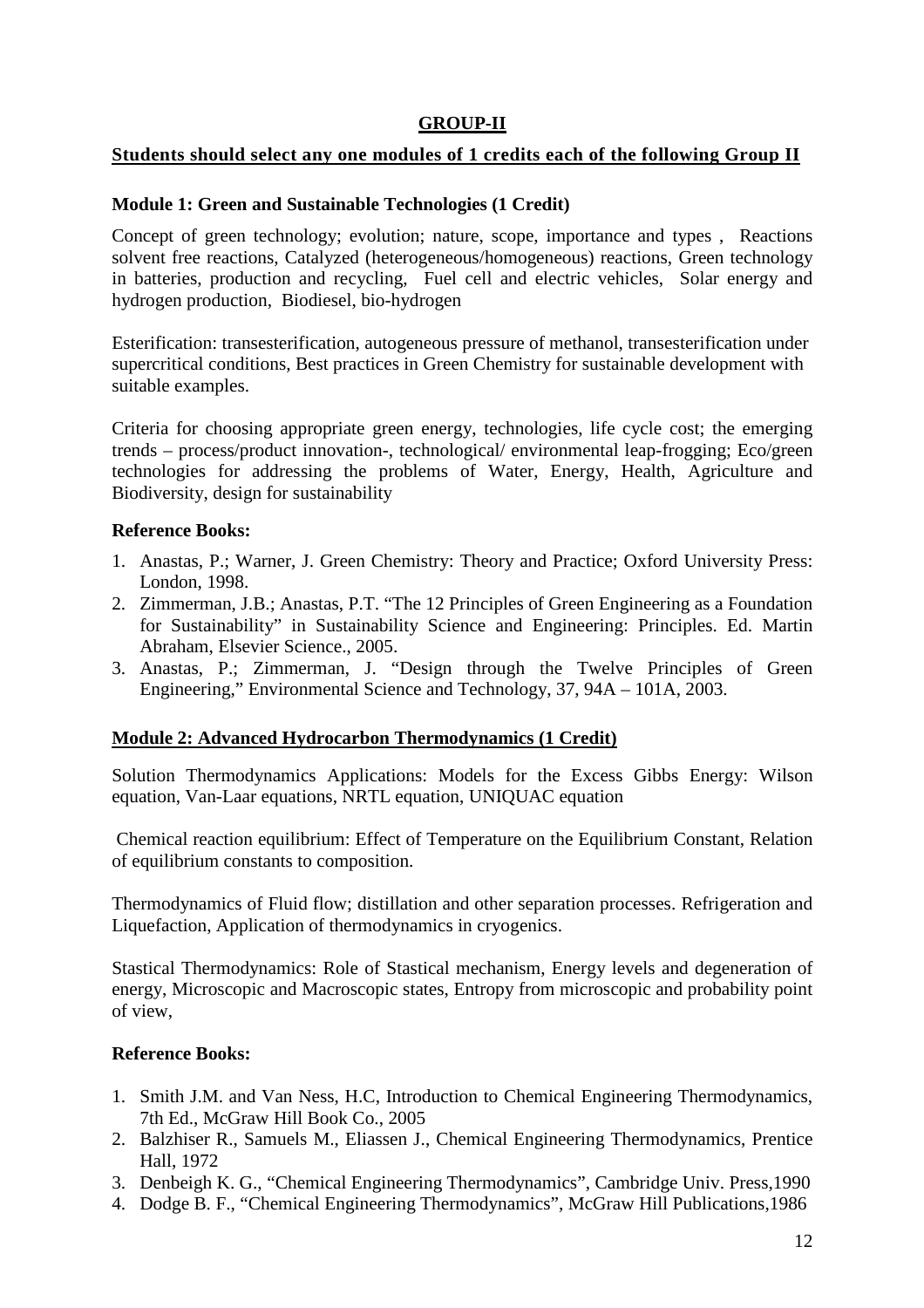#### **Module 3: Recent advances in Natural Gas Engineering(1 credit)**

Gas composition based on source and its evolution, Raw natural gas composition, Properties of natural gas.

Development and operation of gas fields, Gas from condensate and oil fields, Thermodynamics and energy change,, hydrate formation, gas liquid equilibria.

Conditioning Operations, Purification, Refrigeration, Low Temperature Processing, Liquefaction Phenomena, LNG and NGL recovery, sweetening of natural gas and Sulphur recovery.

Various types of tanks, Underground Storage, Conservation of natural gas to liquid fuels: process and principles, Safety aspects, Transportation of CNG and LNG, Marine Vessels.

- 1. Kumar S., Gas Production Engineering, Gulf Publishing Co.,1987
- 2. Negi, B. S., LNG: An Indian Scenario, Technology Publication, Dehradun,2008
- 3. Beggs, H. D., Gas Production Operations, OGCI Publication,1984
- 4. Ikoku, C. K., Natural Gas Engineering, John Wiley,1984
- 5. Alexandre, R., Natural Gas: Production, Processing and Transport, Hyperion Books 1995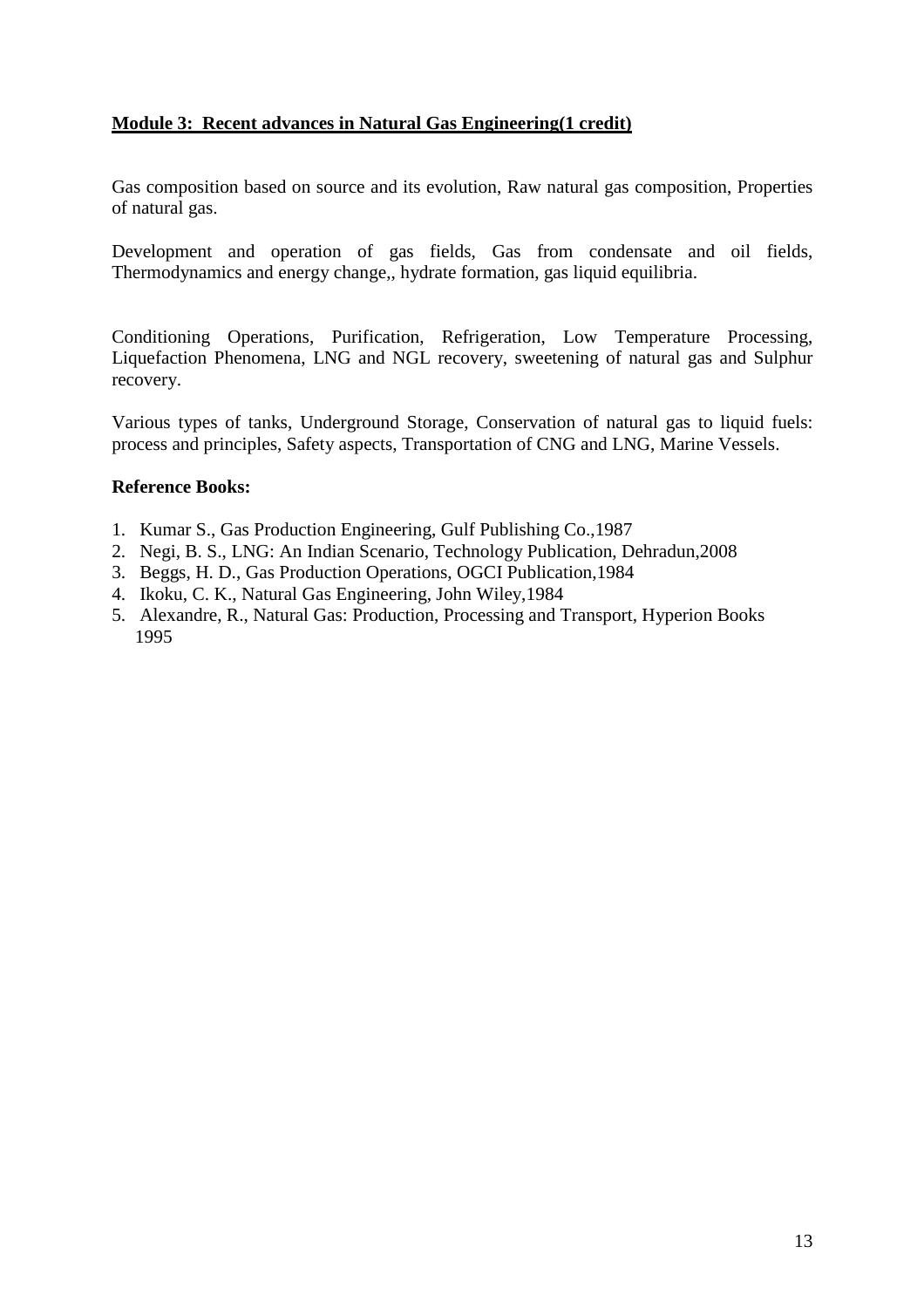#### **512206 Laboratory Practice – I**

**Teaching Scheme: Examination Scheme:** 

Practical: 4 Hours/Week Term Work: 50 Marks Oral Presentation: 50 Marks Credits: 4

Each candidate should perform at least six experiments from the list of experiments given below and submit the journal, which will form the term work for the subject.

It is recommended that the students should study any one of the standard software in petroleum engineering with respect to data input, data analysis and interpretation.

The term work shall consist of minimum of six exercises from the list given below.

- 1. Kinetic studies on laboratory set-up for gas-solid catalytic reactor. (Using GC for composition analysis).
- 2. Design of piping system for any selected petrochemical process.
- 3. Design of a petrochemical process plant using standard commercial process design software.
- 4. Characterization of a crude petroleum sample and petroleum product sample.
- 5. Heat exchanger network synthesis HEN'S for a refining plant using any standard heat integration program based on pinch analysis.
- 6. Sequencing of separation columns for a petrochemical plant using synthesis tools having extensive heuristics and analysis capabilities.
- 7. Characterization of gaseous, liquid and solid wastes from refinery/petrochemical process plants.
- 8. Detailed design of a pollution control equipment.
- 9. Experiment designed to understand the utility of network methods in petrochemical engineering.
- 10. Study of material of construction for furnaces.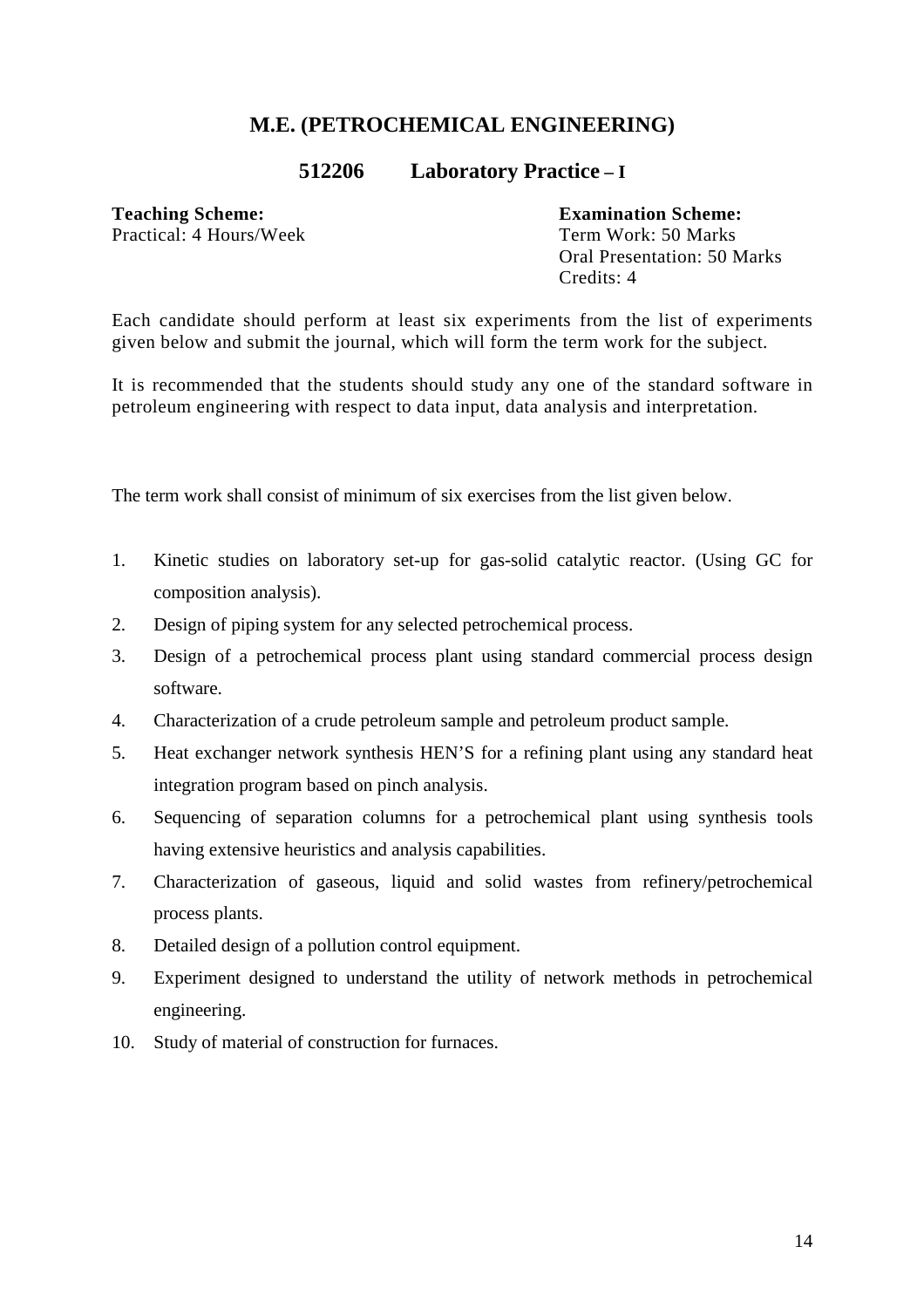#### **512207 Applied Process Design and Synthesis**

**Teaching Scheme:**<br> **Fractical:** 4 Hours/Week<br> **Fractical:** 4 Hours/Week<br> **Fractical:** 4 Hours/Week<br> **Fractical:** 4 Hours/Week<br> **Fractical:** 4 Hours/Week

In semester examination: 50 Marks End semester examination: 50 Marks Credits: 4

Plant Engineering and Process Development, General Overall considerations, Optimum economic design, Optimum operation design, Formulation of plant design problem, scope and objectives; Practical considerations in design, Feasibility study and initial design considerations.

Detailed equipment design, additional design considerations, Process control and Instrumentation, Safety, Loss prevention and HAZOP

Diagrams for understanding of chemical processes: Block diagram, process flow diagram, Piping and Instrumentation diagram, Utility diagram, Logic diagram, 3-D plant model, recycle structure of process, construction of process description, process flow diagram, mass and energy balance

Structure and synthesis of Process flow diagrams, Hierarchy in Process design, design calculation for batch processing, Design of equipment for multiproduct batch processes, strategies of chemical product design., Tracing chemicals through process flow diagram,

Synthesis and optimization of Chemical Processes, Synthesis of Process using simulation and simulation trouble shooting, pinch technology, heat integration and network design, Analysis of process performance, Process Input and output models, tools for evaluation of process performance, Process trouble shooting and debottlenecking analysis.

Plant location, site selection, Environment impact analysis, selection and sizing of major process equipment; construction materials selection; equipment layout, plot plan, Cost estimation and plant economic analysis; plant design report preparation.

- 1. Ludwig, E.E., Applied Process Design for Chemical and Petrochemical Plants, Volume I, II and III, Third Edition, 1993
- 2. Richard Turton, Richard C. Bailie, Wallace B. Whiting, Analysis, synthesis, and design of chemical processes, Prentice-Hall international series in the physical and chemical engineering sciences, Fourth edition, 2012
- 3. Baasel, W.D., 1990, Preliminary Chemical Engineering Plant Design, Second Edition, van Nostrand, New York, 1990
- 4. Peters, M.S. and K.D. Timmerhaus, Plant Design and Economics for Chemical Engineers, McGraw-Hill Book Co., Inc., New York, 1991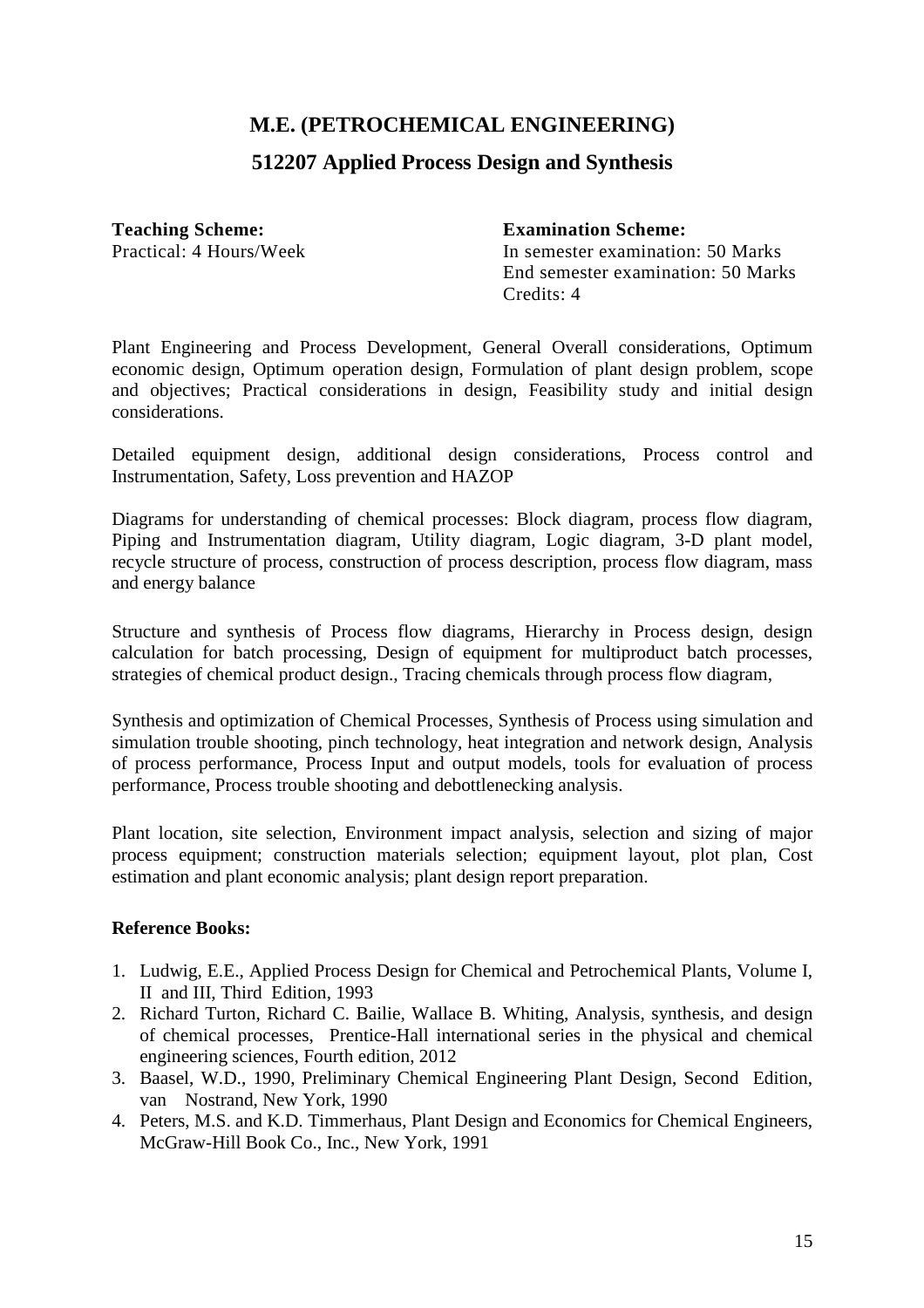#### **512208 Safety, Health and Environment in Petrochemical Plants**

**Teaching Scheme: Examination Scheme:** 

Practical: 4 Hours/Week In semester examination: 50 Marks End semester examination: 50 Marks Credits: 4

Safety, Environment and plant operation, Petrochemical equipments – overview, Introduction to process safety and loss prevention, Hazard identification methods, Plant operation – refinery processes ,Inherent safety – refinery processes, Environmental aspect of refinery processes

Environmental issues at global, regional and national levels, Types of environmental pollution and their control, Effluent Guidelines and standards; Wastewater and its treatment. Industrial waste treatment and disposal, Environmental Management and Auditing system (EMAS), Environment friendly technologies and cleaner production.

Occupational Safety and Health management systems, Hazards and risks identification, Safety, health, Identification and assessment of the hazards, Hazard operability (HAZOP) hazard analysis (HAZAN); Assessment of the risk, fault tree, event tree, scope of risk assessment; Control of hazards, Prevention of losses

 Risks incurred by flammable products; flash point, explosive limits, Ignition sources; flames, self-ignition temperature, sparks and static electricity, hydrophobic products, Preventive measures and precautions: during normal conditions, during draining and sampling; in the event of leaks; with regard to storage tanks; during loading and unloading; during repair work

Safety automation, Alarm and interlocks system, Relief system, Hazard Incident Scenario – case study, Fault Tree Analysis, Quantitative Risk Assessment, Risk Acceptability and Tolerability, Case study – refinery processes

Regulations and legislation, Role of government role, risk management routines, Human factors in risk management, Difficulties in improving safety results, typical safety organization. Keys for a good safety management in the field.

- 1. Crowl D A, Louvar J F, " Chemical Process Safety Fundamentals with applications", 2<sup>nd</sup> Prentice Hall, Englewood Cliffs, 2002
- 2. R.K. Jain and Sunil S.Rao, Industrial Safety, Health and Environment Management Systems, Khanna publishers, New Delhi, 2006
- 3. Goetsch D.L., "Occupational Safety and Health for Technologists", Engineers and Managers", Prentice Hall, 1999
- 4. C. Ray Asfahl, Industrial Safety and Health Management, Fifth Edition McGraw Hill, 1998
- 5. Slote. L, Handbook of Occupational Safety and Health, John Willey and Sons, New York, 2004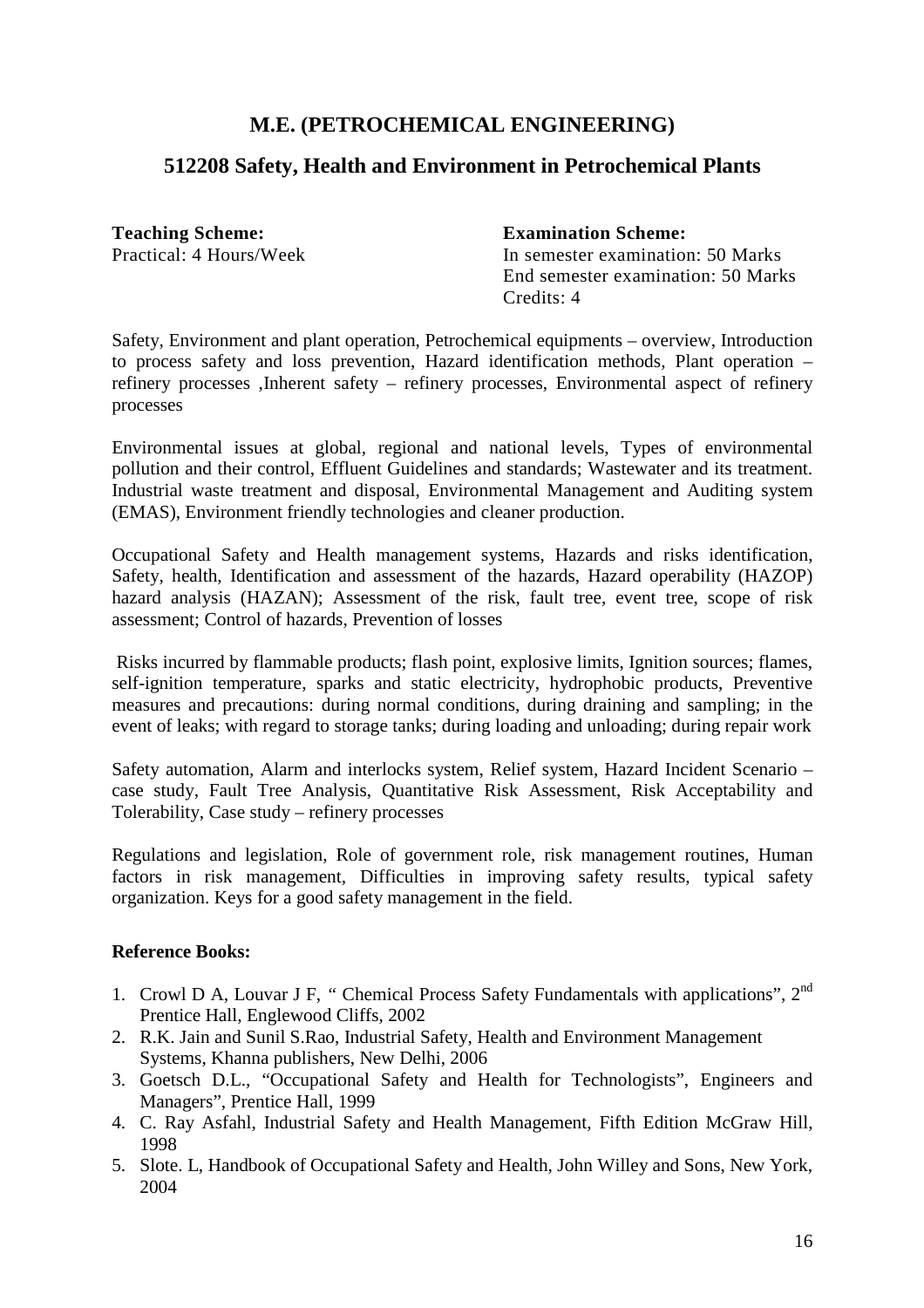#### **512209 Advanced Process Control**

**Teaching Scheme:**<br> **Fractical:** 4 Hours/Week<br> **Fractical:** 4 Hours/Week<br> **Fractical:** 4 Hours/Week<br> **Fractical:** 4 Hours/Week<br> **Fractical:** 4 Hours/Week

In semester examination: 50 Marks End semester examination: 50 Marks Credits: 4

Review of dynamic process models - linear and non-linear, lumped and distributed parameter systems. Control of linear systems - Laplace and Z transforms, review of single-loop feedback control systems.

State Space Models, Transfer Functions, Poles, and Zeros, First Order + Dead Time, Integrator + Dead Time, Parameter Estimation.

Response to Set Point changes, Determination of Stability, Response to Disturbances, PID Controller Tuning.

Practical Open Loop Controller Design, Model Uncertainty and Disturbances, IMC Background, IMC Architecture, IMC Procedure, Manipulated Variable Saturation, IMC-Based PID Control Design Procedure.

Cascade Control Analysis, Cascade Control Design, Cascade IMC, Feed Forward Controller Design, Static Feed Forward Control, Antireset Windup, and Auto tuning techniques, Ratio Control, Selective and Override Control, Split Range Control, Relative Gain Array.

Zeros and Performance Limitations, Scaling Considerations, Block Diagram Analysis, Decoupling, Model Predictive Control, Dynamic Matrix Control, MPC with Industrial Applications.

- 1. Bequette, B. W., Process Control: Modeling, Design and Simulation, Prentice Hall of India, New Delhi ,2003
- 2. Luyben, M. L. and Luyben, W. L., Essentials of Process Control, McGraw Hill, New York, 1997
- 3. L. Ljung, System Identification Theory for the User, Prentice Hall,1987
- 4. Marlin, T. E., Process Control: Designing Processes and Control Systems for Dynamic Performance, 2<sup>nd</sup> Edition, McGraw Hill, New York, 2000
- 5. Ogunnaike, B. A. and Ray, W. H., Process Dynamics, Modeling and Control, Oxford, New York ,1994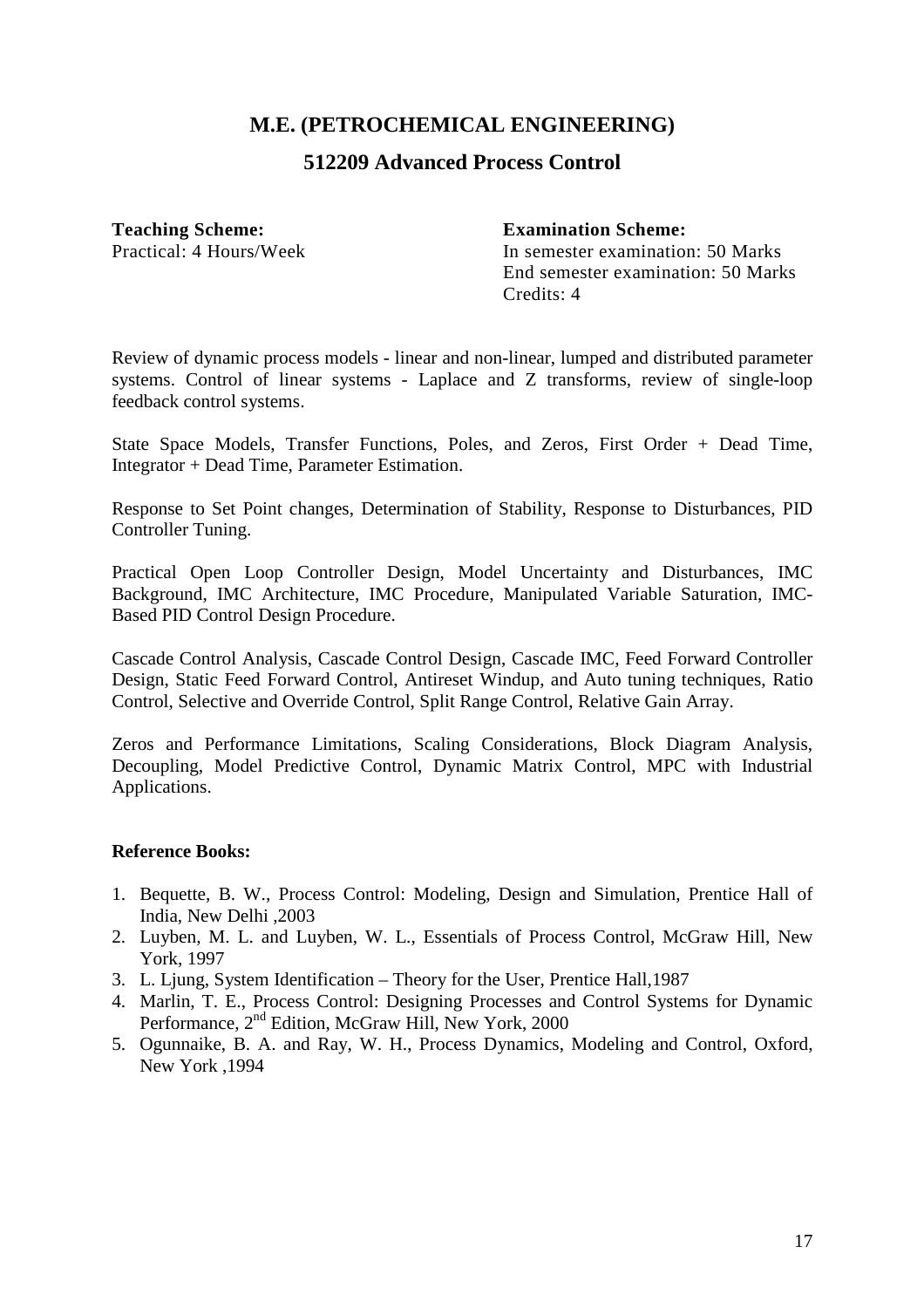#### **512210 Elective – II**

**Teaching Scheme:**<br> **Fractical:** 5 Hours/Week **Examination Scheme:**<br> **In semester examination** 

In semester examination: 50 Marks End semester examination: 50 Marks Credits: 5

#### **Students should select any two modules of 2 credits each of the following from Group I and any one module of 1 credit from Group II**

#### **GROUP I:**

#### **Module 1: Advances in Process Optimization (2 Credits)**

Single variable optimization, Multivariable optimization without constraints, Multivariable optimization with inequality,

Standard for of linear programming problems, Solution of a system of linear simultaneous equations, Simplex algorithms, Duality in linear programming.

Random search, Complex method, Sequential linear programming, generalized reduced gradient Method, Sequential quadratic programming, Penalty methods

Multivariable optimization, Pareto optimality, Genetic Algorithm, Binary coded genetic algorithm, Genetic operators, real coded genetic algorithms

#### **Reference books:**

- 1. A. Ravindran, K. M. Ragsdell, G. V. Reklaitis, "Engineering Optimization: Methods and
- 2. Applications", 2nd Edition, John Wiley, 2006
- 3. T.F. Edgar and D.M. Himmelblau," Optimization Techniques for Chemical Engineers",
- 4. McGraw-Hill, New York, 1985.
- 5. K. Deb, "Optimization for Engineering Design: Algorithms and Examples", Prentice Hall of India, 2006

#### **Module 2: Piping Design for Process Plants (2 Credits)**

Flow through pipe, Flow through perforated pipes and porous media, two phase flow, Piping networks, Piping systems for petroleum products, yard piping; fire fighting

Pipe stress analysis and pipe supports, Pipe racks, Fabrication, installation and testing, Statutory regulations and safety aspects, Thermal insulation, bill of material, Costing for piping, P& I diagram , piping code, standards and specifications, materials for piping system their selection for various operating conditions, supports for piping system.

Drawings basics, the design logic, statutory regulations, plot plan and plant layout, Equipment layout and piping layouts, Good layout practice.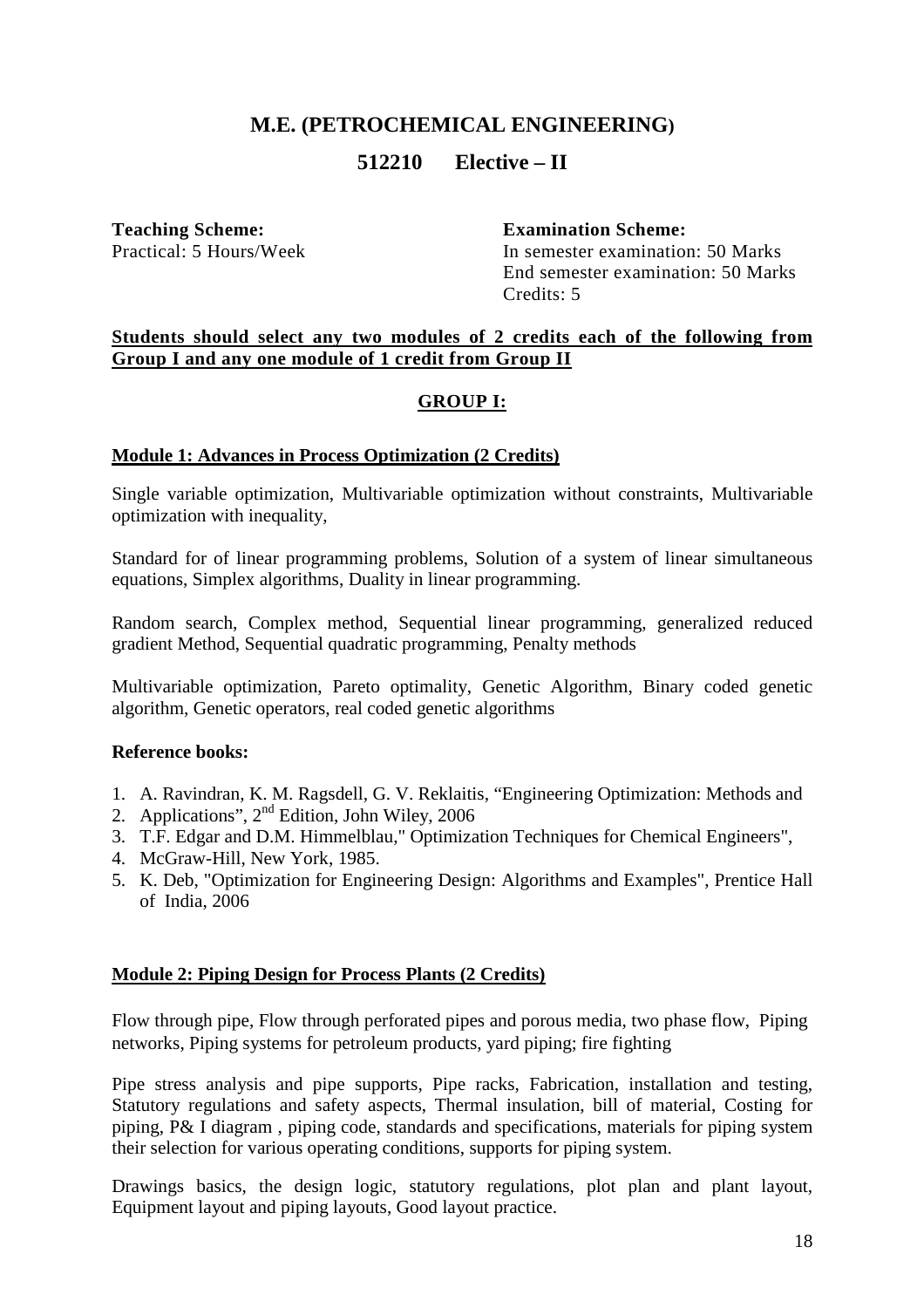#### **Reference Books:**

- 1. Ed Bausbacher and Roger Hunt, 'Process Plant Layout and Piping Design', 1st Edition, Prentice Hall, 1993
- 2. Robert A. Rhea, Roy A Parisher, "Pipe Drafting and Design", 2nd Edition, Gulf Professional Publishing, 2003
- 3. R. Turton, R. C. Bailie, W. B. Whiting, and J. A. Shaeiwitz, "Analysis, Synthesis, and Design of Chemical Processes", Prentice Hall, 1998.
- 4. John J. Mcketta, by Marcel Dekker, "Piping Design Handbook" Inc, New York, 2000
- 5. Mohinder Nayyar, "Piping Handbook", 7th edition, McGraw- Hill, 2000.

#### **Module 3: Multiphase Reactor Design (2 Credits)**

Rate of a Catalytic Reaction, Surface Consideration in Catalytic Kinetics, Langmuir-Hinshelwood Models, Effective Diffusion, Effectiveness Factor.

Reaction of a Component of a fluid at the Surface of a Solid, Mass and Heat Transfer Resistances, Multicomponent Diffusion, Combination of External and Internal Diffusion Resistances.

Optimal Operation Policies and Control Strategies, Kinetic Analysis of Nonisothermal Data, Steady State reactor Design, Stability of Operation and Transient Behaviour.

Design Models for Multiphase Flow Reactors, Bubble Column, Trickle Bed Reactor.

#### **Reference books:**

- 1. Froment, G.F. and K.B. Bischoff, Chemical Reactor Analysis and Design, John Wiley, 1990
- 2. Doraiswamy, L.K. and Sharma M.M., Heterogeneous Reactions: Analysis, Examples and Reactor Design, Vol 1: Gas-Solid and Solid-Solid Reactions, John Wiley ,1984
- 3. Rase, H.F., Fixed-Bed Reactor Design and Diagnostics, Butterworths,1990
- 4. Richardson, J.T., Principles of Catalyst Development, Plenum Press,1989

#### **Module 4: Computational Fluid Dynamics (2 Credits)**

Conservation Laws of Fluid Motion and Boundary Conditions, Governing equations of fluid flow and heat transfer, Equations of state, Navier-Stokes equations for a Newtonian fluid

Effect of turbulence on time-averaged Navier-Stokes equations, Turbulence models, Mixing length model, The k-ε model, Reynolds stress equation models, Algebraic stress equation models.

Finite Volume Method for Convection-Diffusion Problems, The power-law scheme, Higher order schemes for convection-diffusion, Quadratic upwind differencing scheme.

Fundamentals of multiphase flows, Eulerian-Lagrangian (ELAG) approach, Eulerian-Eulerian (E2P) approach, Volume of Fraction (VOF) approach, solving example problems.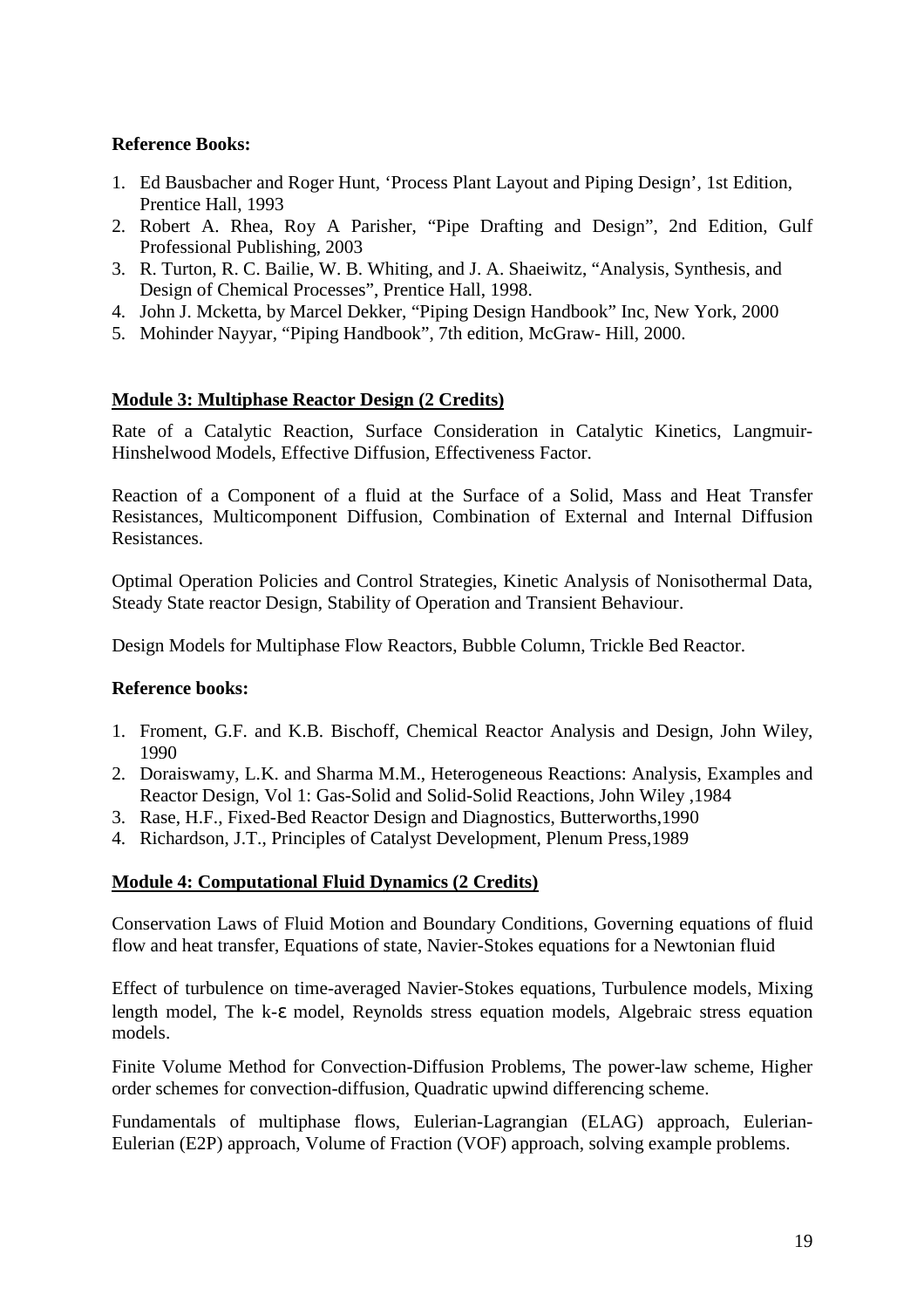#### **Reference books:**

- 1. Anderson, J.D. 'Computational Fluid Dynamics: The Basics with Applications', Mc-Graw Hill, 1995.
- 2. K. Versteeg and W. Malalasekera, An introduction to computational fluid dynamics: the finite volume method , Longman scientific & technical publishers, 2007
- 3. John D. Anderson, Computational fluid dynamics: The Basics with Applications McGraw-Hill, .New York, 1995
- 4. Ranade, V.V. 'Computational Flow Modeling for Chemical Reactor Engineering', Process Engineering Science, Volume 5, 2001.
- 5. Wilcox, D.C. 'Turbulence Modeling for CFD', 1993.

#### **Module 4: Catalysis and Catalytic Reactor Engineering (2 Credits)**

Adsorption on Solid Catalysts, Rate Equations, Langmuir – Hinshelwood Model, Riedel Model, Single Reactions, Complex Reaction Networks, Catalyst Deactivation, Fouling, Sintering, Coke Deposition.

Selecting Type of Reactor, Mode of Operation, Operating Conditions for Maximizing Yield, General Design Considerations.

Pseudohomogenous Models, Heterogeneous Models, Calculation of Pressure Drop, Runaway Criteria, Multibed Adiabatic Reactor

Catalytic Cracking of Gas Oil, Fluidized Bed Catalytic Cracking, Transport or Riser Catalytic Cracking, Heat Transfer in Fluidized Beds, Modeling of Fluidized Bed Reactors,

- 1. Farrauto R. J. and Bartholomer C. H., Fundamentals of Industrial Catalytic Processes, Blackie Academic & Professional, London ,1997.
- 2. Satterfield C. N., Heterogeneous Catalysis in Industrial Practice, Second Edition, McGraw Hill, 1993.
- 3. Froment, G.F. and Bischoff, K.B., Chemical Reactor Analysis and Design, John Wiley, 1990
- 4. Rase, H.F., Chemical Reactor Design for Process Plants, Vol 1: Principles and Techniques, Butterworths ,1977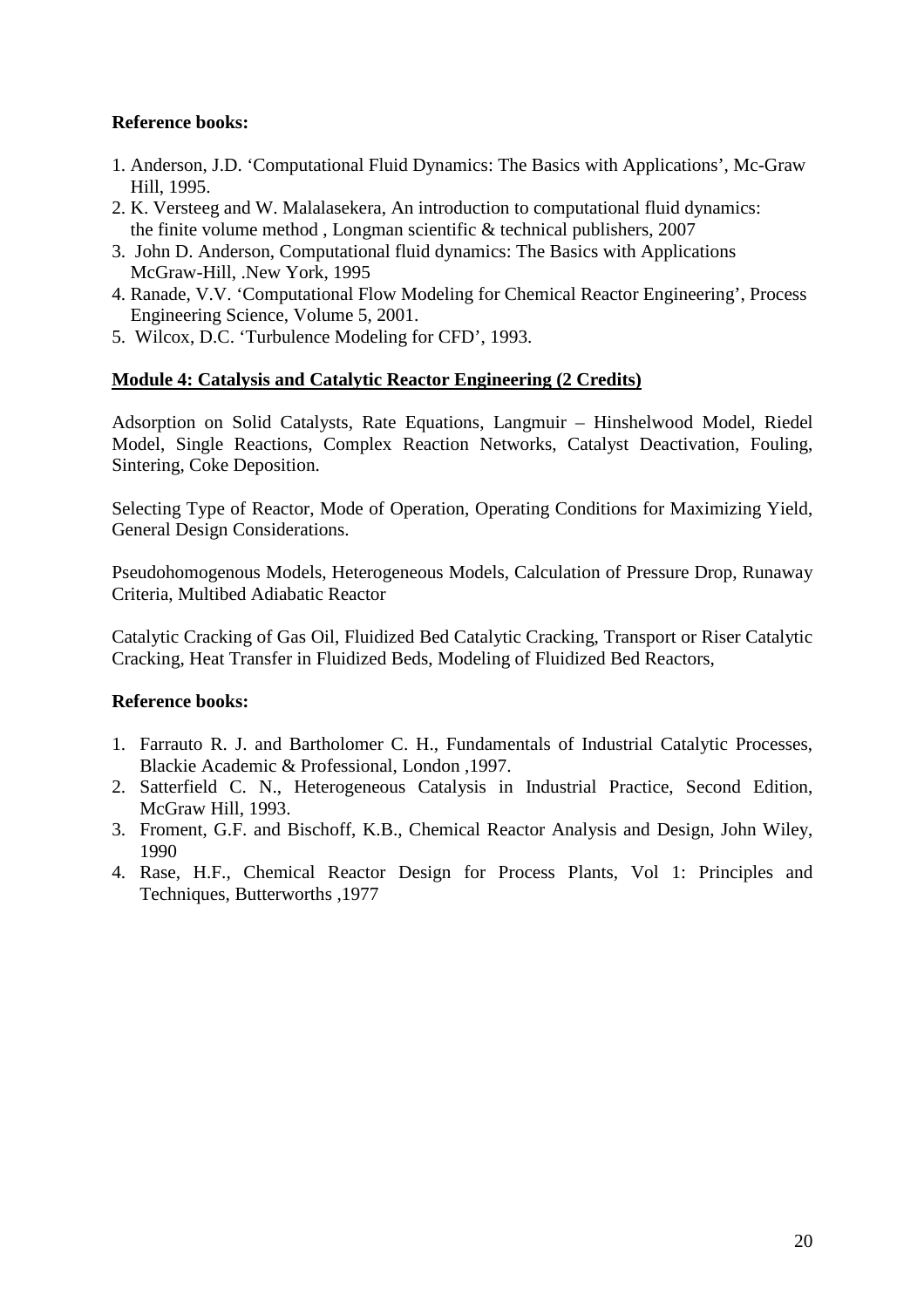#### **Module 5: Cyber Law and Information Security-I (2 Credits)**

**Basic Concepts of Technology and Law:** Basics of Information Technology, Basics of Indian Legal System, Information Technology Act 2000 (Amended), Relevant Amendments in all other laws

**E-Contract:** The essence of digital contracts, Law of Contract, Construction of E-contracts, Issues of security, Employment contracts, Consultant Agreements and Digital signature

**Intelligent Property Issues in Cyber space:** Doman names and related issues, Copyright in digital media, Patents in cyber world.

**Rights of Neitzens and E- Governance:** Privacy and freedom issues in cyber world, E-Governance, Cyber crimes and Cyber laws.

**Information Security Fundamentals:** Background, Importance, Statistics, National and International Scenario, Goals of security, Confidentiality, Privacy, Integrity, Non-repudiation, Availability.

Essentials of computer security - Sources of security threats – Intruders, Viruses, Worms and related threats - Threat identification - Threat analysis - Vulnerability identification and Assessment

**Security Investigation:** Need for Security, Business Needs, Threats, Attacks, Legal, Ethical and Professional Issues

**Security Policies and Management:** Security Policy Design, Designing Security Procedures, Risk Assessment Techniques, Security standards, Security Models.

- 1) Bakshi P M and Sri R K, Cyber and E-commerce Laws, Bharat Publishing House,  $1<sup>st</sup>$ Edn, 2002
- 2) Syed shakil Ahmed, Rajiv Raheja, A handbook on Information technology: Cyber law and E-Commerce, Capital Law House, 2004
- 3) Rodney D Ryder, Business Process Outsourcing, Date Protection and Information Security, Wadhwa & Co.,  $1<sup>st</sup>$  Edn, 2001
- 4) Vakul Sharma, Information Technology Law and Practice, Delhi Law House, 3<sup>rd</sup> Edn, 2011
- 5) Lipton, K., Cyberspace Law Cases and Materials, 2<sup>nd</sup> edition. Aspen Publishers. NY: New York, 2006
- 6) Michael E Whitman and Herbert J Mattord, Principles of Information Security, Vikas Publishing House, New Delhi, 2003
- 7) Micki Krause, Harold F. Tipton, Handbook of Information Security Management, Vol 1- 3 CRC Press LLC, 2004.
- 8) Michael E Whitman and Herbert J Mattord, Principles of Information Security, Vikas Publishing House, New Delhi, 2003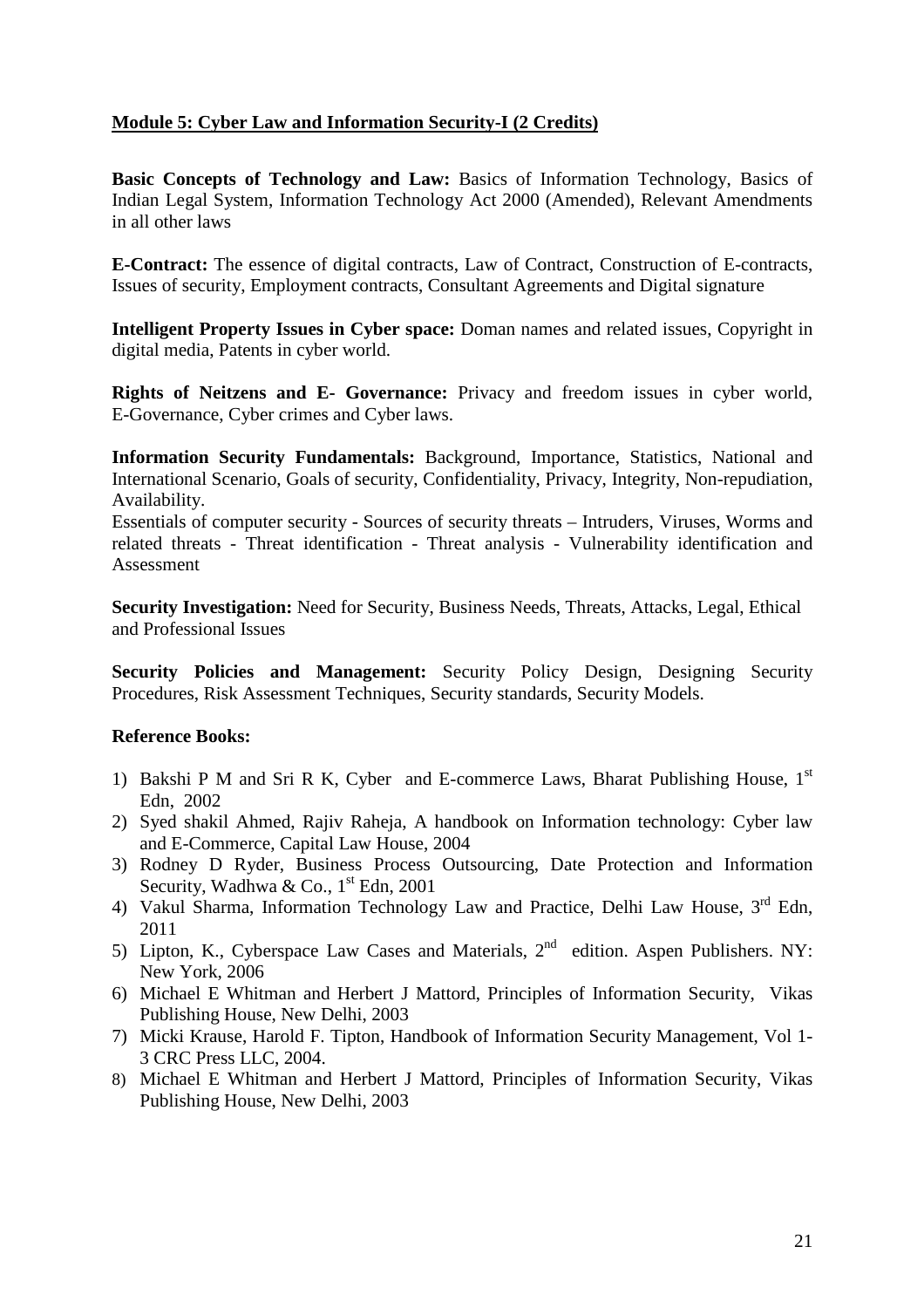#### **Students should select any one modules of 1 credit each of the following Group II**

#### **GROUP-II**

#### **Module 1: Energy Engineering (1 credit)**

Energy crisis in the world and position in India, Growth and demand of energy, Energy availability, Review of alternative approaches and major models and studies, New energy technologies and conservations

Types of audit, Responsibility of energy management, Targeting and monitoring energy consumption, Scope of energy audit, General questionnaire, Case study of energy audit.

Waste heat recovery and utilization, Technologies, Cost and energy saving of waste heat recovery and utilization, recent advancement in energy technology towards  $21<sup>st</sup>$  century,

Introduction, Advantages, Constraints, Feasibility, Scope, Benefits and constraints. Energy conservation act 2001, Energy conservation in India

#### **Reference books:**

- 1. D. Mohan Singh, Col. S. K. Murthy (Retd.), "Energy Conservation in Industries", Module I and II, AICTE, CEP, Code 358.
- 2. Devid Hu. S, "Handbook of Energy Conservation", McGraw Hill Publication.
- 3. The Bulletin on Energy Efficiency and Management by IRADA, MITCON,MEDHA etc.
- 4. Amit Tagi, "A Handbook Energy Audit", Tata McGraw Hill publication, 2000

#### **Module 2: Reliability, Risk Analysis and Management (1 credit)**

System reliability, Fault tree and even tree analysis; Block diagrams and network models; Introduction to Markov models and its application to system reliability calculations.

Renewal theory; Modeling of maintenance policies; Reliability prediction, Modeling and component reliability estimation; Criticality analysis.

Reliability in design, Failure processes; Damage growth and determination mechanisms; Inspection and condition monitoring in failure rate and risk reduction.

Fire and explosions risk analysis, Fire/ explosion protection systems; Plant layout; Fire and blast walls; Temporary refuges; Emergency management.

- 1. Safety, Reliability and Risk Analysis: Theory, Methods and Applications, (Ed), Sebastian Martorell, CRC Press, 2008
- 2. Witt and Ramzan, "Chemical Engineering and Chemical Process Technology, Vol-IV: Process Risk analysis" in Encyclopedia of Life Support System (ELOSS), 2011
- 3. Aven, T., Foundations of risk analysis, New Jersey, Wiley, 2003
- 4. McCormick, N. J., Reliability and risk analysis. New York: Academic Press, 1981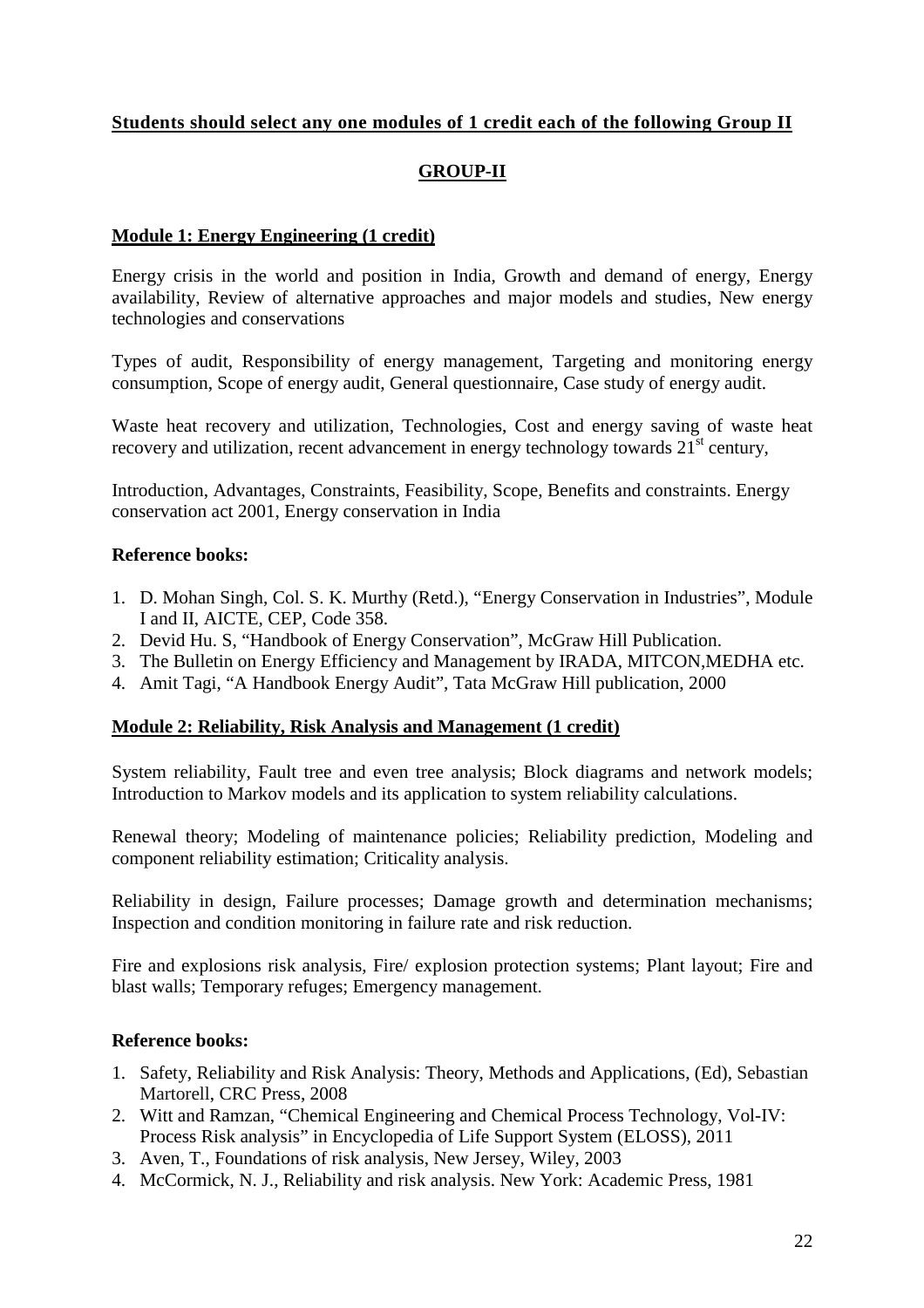#### **Module 3: Fuel cell & Hydrogen energy (1 credit)**

Applications Hydrogen production methods, Production of hydrogen from fossil fuels, electrolysis, thermal decomposition, photochemical and photo-catalytic methods Hydrogen storage

Principle of working of fuel cells Fuel cell thermodynamics , second law analysis of fuel cells, efficiency of fuel cells, fuel cell electrochemistry - Nernst equation

Electrochemical kinetics, Butler-Volmer equation Fuel cell types, Fuel Cell Performance, Activation, Ohmic and Concentration over potential Fuel cell design and components

Polymer Electrolyte fuel cells (PEFC), Heat and mass transfer in polymer electrolyte fuel cells, water management in PEFCs

- 1. J. Larminie and A. Dicks, Fuel Cell Systems Explained, 2nd Edition, Wiley ,2003
- 2. Xianguo Li, Principles of Fuel Cells, Taylor and Francis,2005
- 3. S. Srinivasan, Fuel Cells: From Fundamentals to Applications, Springer,2006
- 4. O'Hayre, S. W. Cha, W. Colella and F. B. Prinz, Fuel Cell Fundamentals, Wiley,2005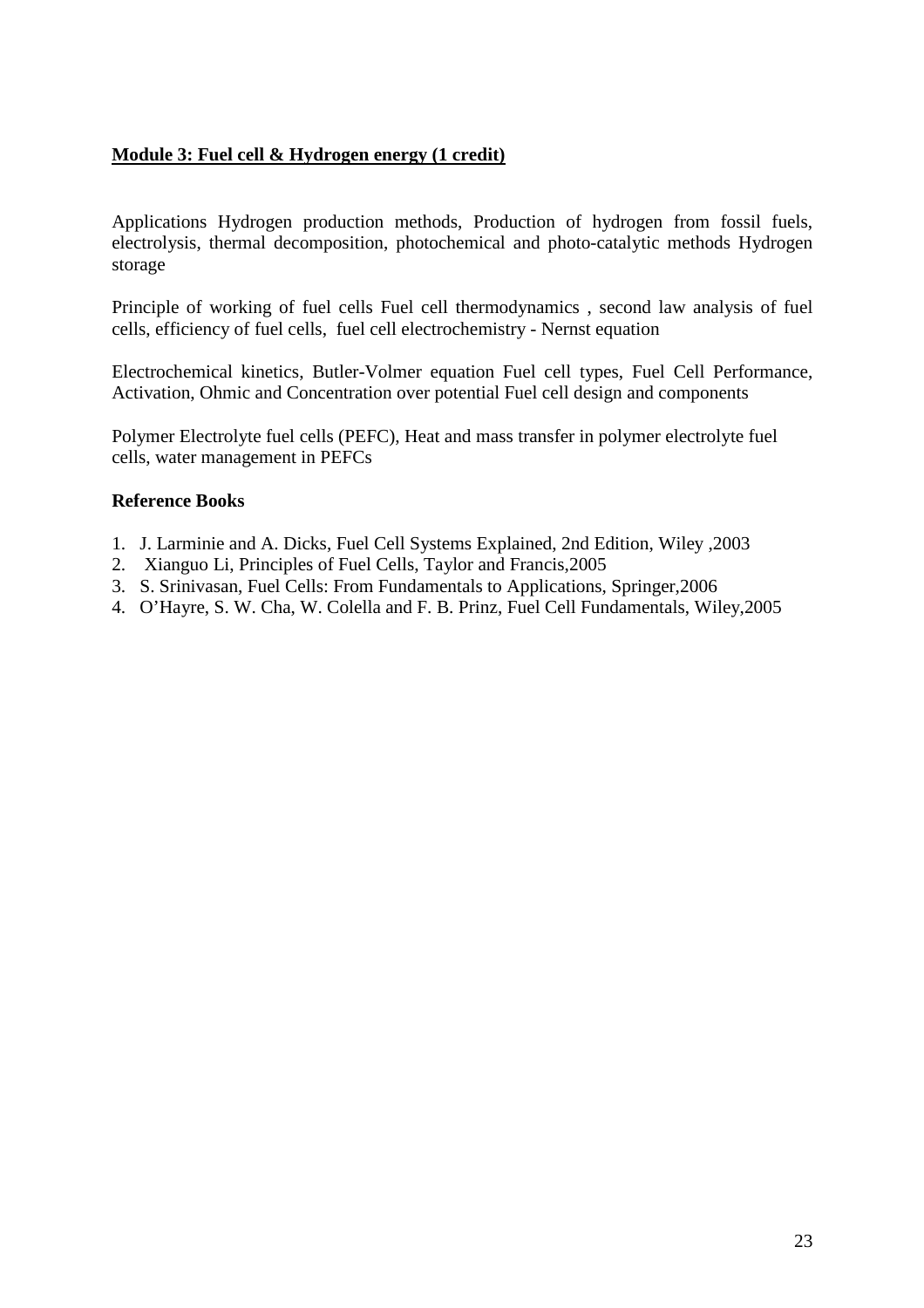#### **M.E. (PETROCHEMICAL ENGINEERING) 512211 Laboratory Practice - II**

#### **Teaching Scheme: Examination Scheme:**  Practical: 4 Hours/Week Term Work: 50 Marks

 Oral Presentation: 50 Marks Credits: 4

Each candidate should perform at least six experiments from the list of experiments given below and submit the journal, which will form the term work for the subject.

It is recommended that the students should study any one of the standard software in petroleum engineering with respect to data input, data analysis and interpretation.

- 1. Numerical solution of a system of ODEs and PDEs with boundary conditions. (Student should write his own code and compare the results with those obtained using any standard mathematical software).
- 2. Regression and correlation of data collected in laboratory/from literature.
- 3. Modeling and simulation of riser reactor and/or regenerator in fluid catalytic cracking.
- 4. Modeling and simulation of steam reformer and/or catalytic reformer.
- 5. Modeling and simulation of steam cracking unit.
- 6. Development of process flow sheeting code for any petrochemical process.
- 7. Solution of a flow problem using a standard CFD package.
- 8. Solution of mathematical model of a process involving simultaneous heat, mass and momentum transport.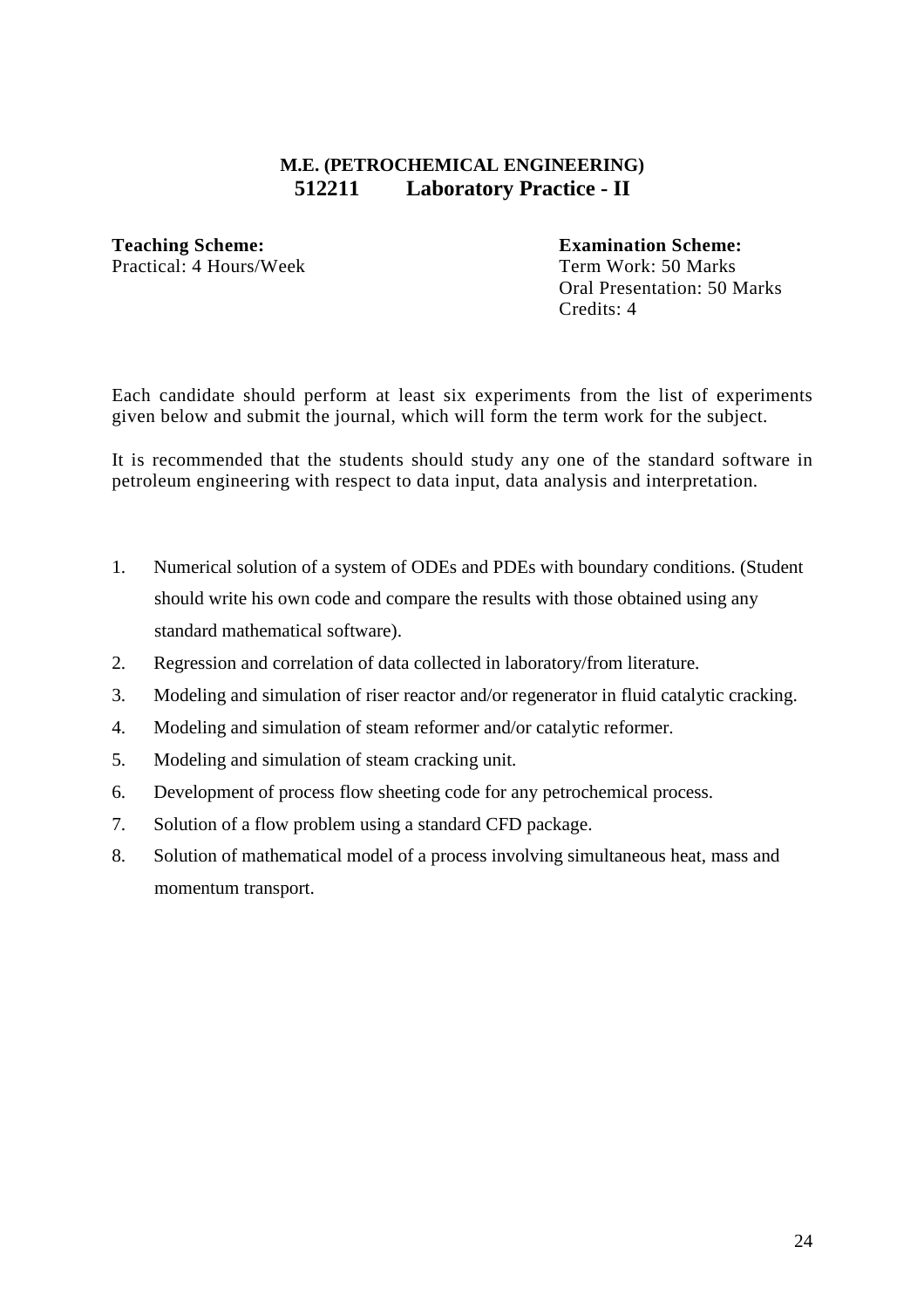**512212 Seminar - I** 

**Teaching Scheme:**<br> **Fractical:** 4 Hours/Week<br> **Fractical:** 4 Hours/Week<br> **Fractical:** 4 Hours/Week<br> **Fractical:** 4 Hours/Week<br> **Fractical:** 4 Hours/Week

Term Work: 50 Marks Oral/presentation: 50 marks Credits: 4

Each student is required to deliver a seminar in the first semester. The students will be required to select an advanced research topics for the seminar and present the seminar during the semester.

A detailed report should also be submitted at the end of term and a presentation made based on the same. The assessment will be based on the quality in terms of research and development. Modern audio-visual techniques may be used at the time of presentation Available case studies may also be incorporated.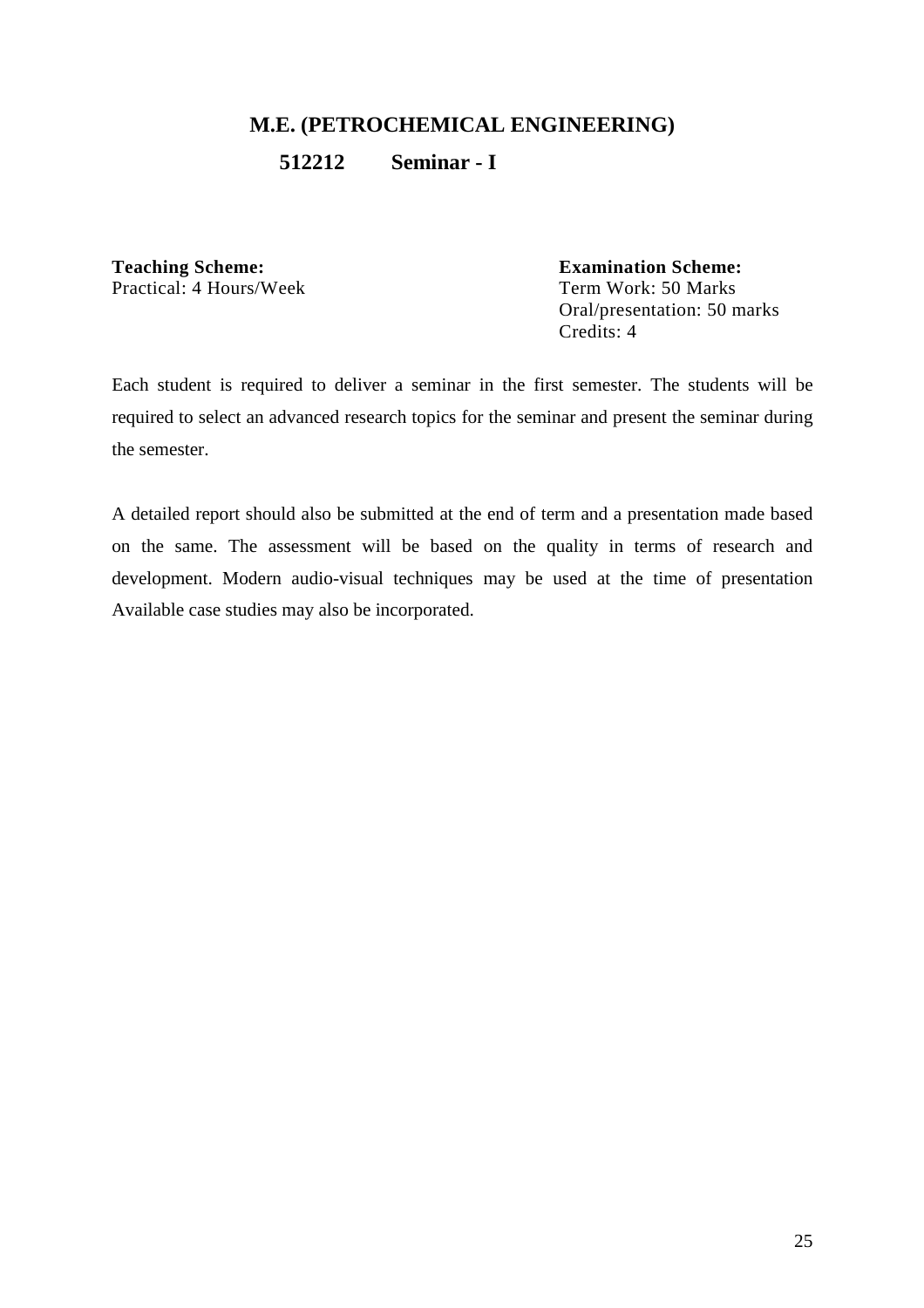#### **512213 Advances in Petrochemical Processes**

**Teaching Scheme: Examination Scheme:** 

Lectures: 4 Hours/Week In semester assessment: 50 Marks End semester assessment: 50 Marks Credits: 4

Overview of petrochemical industrial Growth in India, Economics, Feedstock Selection for Petrochemicals, Size and scope of the industry, Present and proposed capacities in India. Demand – supply scenario for major petrochemicals.

Overall view of petrochemicals intermediates manufacture, Production and separation of  $C_1$ ,  $C_2, C_3, C_4$  and Aromatic cuts, Global and Indian Scenario.

Commercial manufacture process of LDPE, LLDPE, HDPE, Polypropylene, PVC, Polystyrene, Phenol & Urea formaldehyde Resins, SBR, Polyisoprene, Nylon 6, Nylon 66, and Polyester Filament Yarn.

Overview of feedstocks other than petroleum such as natural gas, gas hydrates, and alcohol obtained from agricultural sources and coal, Technologies and engineering problems encountered in exploiting these feedstocks. Review of the economic considerations involved

Principles of high temperature flame reactors, Design of typical high temperature flame reactors, Reaction Mechanisms in cracking reactions, Effect of process parameters on product distribution in cracking of naphtha and gas.

Principles of furnace design, Design of pipe stills and cracking furnaces, materials of construction for furnaces, chimney designs.

- 4. Hatch L.F., Matar S., "From Hydrocarbons to Petrochemicals," Gulf Publishing Company, 1981.
- 5. Chauvel A., Lefebure G., "Petrochemical Processes Vol-I & II", Gulf Publication Company, 1989.
- 6. M.W. Thring, "The Science of Flame and Furnaces", Chapman and Hall, 1990
- 7. Kern D. Q., "Process Heat Transfer", McGraw Hill, 1965.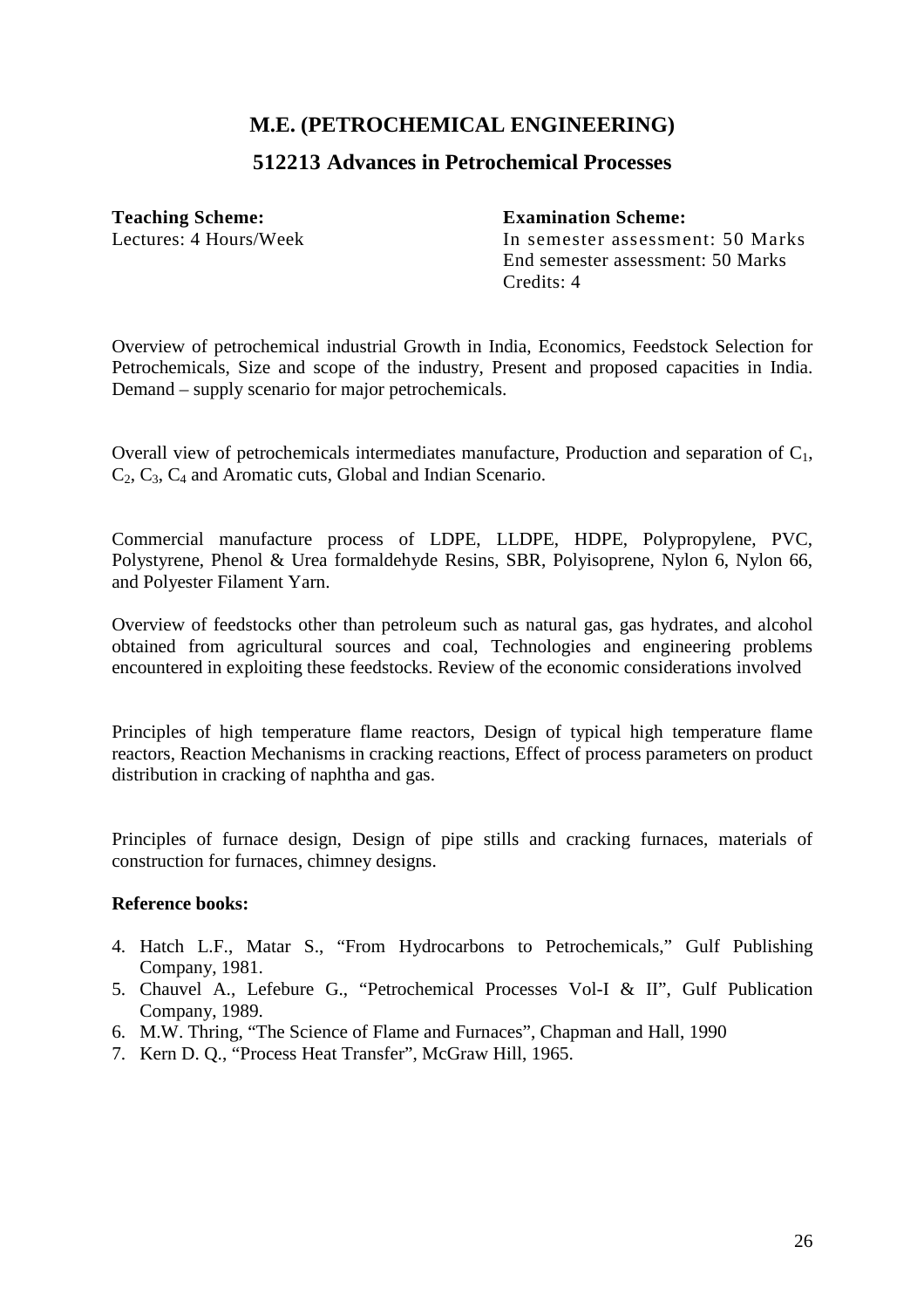#### **512214 Advances in Process Optimization**

#### **Teaching Scheme: Examination Scheme:**

Lectures: 4 Hours/Week In semester assessment: 50 Marks End semester assessment: 50 Marks Credits: 4

Functions of single and multiple variables - optimality criteria, direct and indirect search methods, Classification of optimization problems, Practical examples.

Single variable optimization, Multivariable optimization without constraints, Saddle point, Multivariable with equality constraints, Multivariable optimization with inequality, Kuhn – Tucker conditions.

Standard for of linear programming problems, Solution of a system of linear simultaneous equations, Simplex algorithms, Duality in linear programming.

Unimodal function, Elimination methods, Exhaustive search, Fibonacci technique, Golden section method, Interpolation methods, Newton Method, Secant Technique.

Random search, Complex method, Sequential linear programming, generalized reduced gradient Method, Sequential quadratic programming, Penalty methods, Lagrange multiplier method, Pontryagin's maximum principle.

Multivariable optimization, Pareto optimality, Genetic Algorithm, Binary coded genetic algorithm, Genetic operators, real coded genetic algorithms, simulated annealing, and Implementation strategy of simulated annealing.

- 1. A. Ravindran, K. M. Ragsdell, G. V. Reklaitis, "Engineering Optimization: Methods and
- 2. Applications", 2nd Edition, John Wiley, 2006
- 3. T.F. Edgar and D.M. Himmelblau," Optimization Techniques for Chemical Engineers",
- 4. McGraw-Hill, New York, 1985.
- 5. K. Deb, "Optimization for Engineering Design: Algorithms and Examples", Prentice Hall of India, 2006
- 6. S. S. Rao, "Engineering Optimization: Theory and Practice", Third Edition, New Age
- 7. International, 2005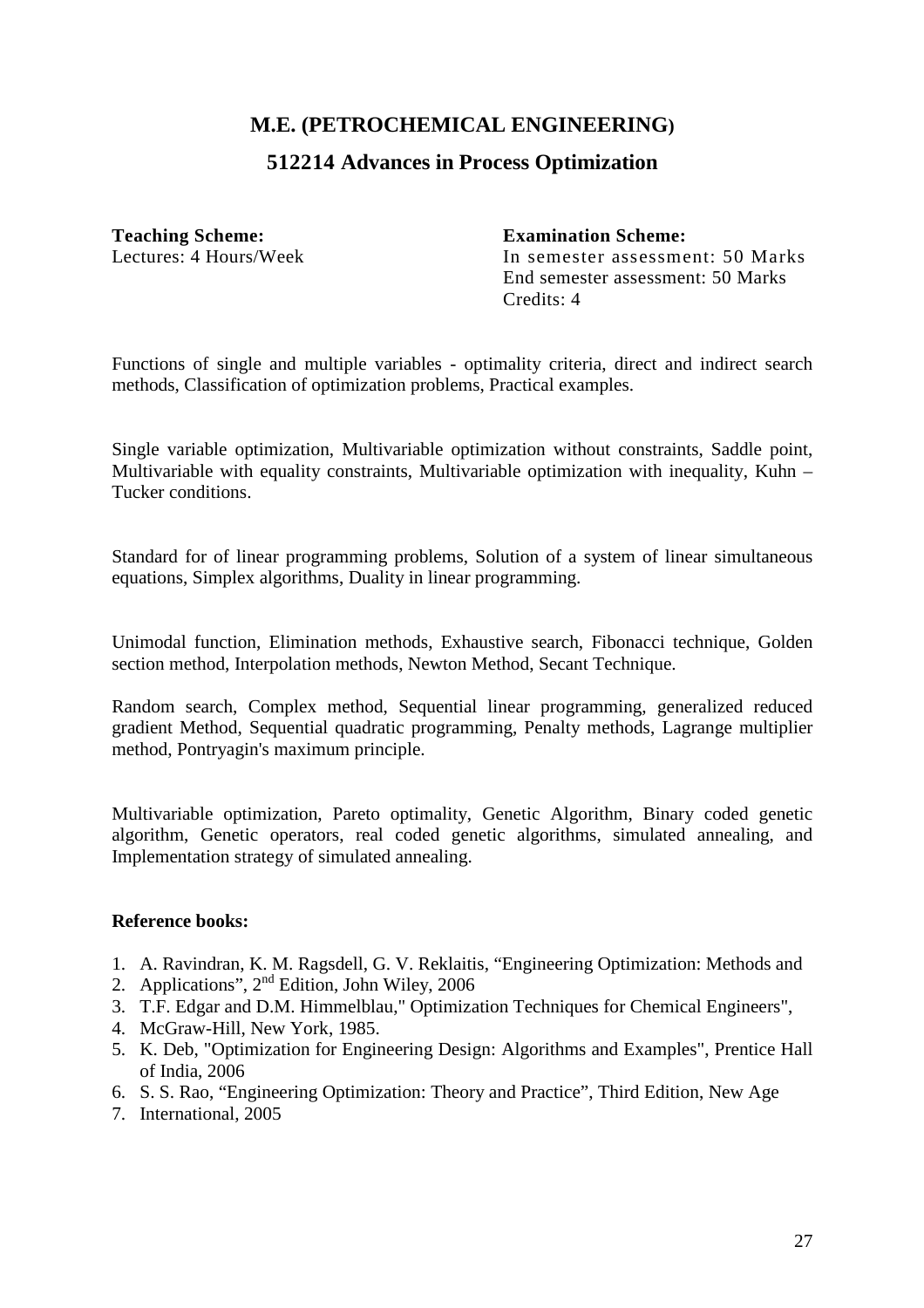#### **512215 ELECTIVE-III**

#### **Teaching Scheme: Examination Scheme:**

Practical: 5 Hours/Week In semester examination: 50 Marks End semester examination: 50 Marks Credits: 5

#### **Students should select any two modules of 2 credits each of the following from Group I and any one module of 1 credit from Group II**

#### **GROUP I:**

#### **Module 1: Process Safety Engineering (2 Credits)**

Historical Incident & Problem Areas, Risk Analysis Basics.

Process Hazards Analysis Techniques – Overview, Layers of Protection, Inherently Safer Design, Hazards Associated with Process Fluids, Leakage and Dispersion of Hydrocarbon Releases, Combustion Behavior of Hydrocarbons, Sources of Ignition

Hazards Associated with Specific Plant Systems, Plant Layout & Equipment Spacing, Pressure Relief and Disposal Systems, Corrosion & Materials Selection, Process Monitoring and Control.

Safety Instrumented Systems, Fire Protection Principles, Explosion Protection

#### **Reference Books**

- 1. Center for Chemical Process Safety (CCPS), 2011, Guidelines for Auditing Process Safety Management Systems, 2nd Edition, 900 pp.
- 2. Center for Chemical Process Safety (CCPS), 2010, A Practical Approach to Hazard Identification for Operations and Maintenance Workers

#### **Module-2: Fuels, Combustion and Gasification Technology (2 credits)**

Extraction, refinement and up grading of solid, liquid and gaseous fuels.

Gasification and combustion reactions, Stoichiometry, Thermo chemistry, Chemical Equilibrium., Chemical reaction kinetics.

Equipment used for gasification and combustion, Laminar and turbulent flames.

Generation of pollutants and possibilities to control this by modification of combustion conditions.

- 1. Kjellström B., Lindberg J. and Keikkala G.; Combustion and Gasification in theory and practice, 2003.
- 2. Borman G. L. and Ragland K. W.: Combustion Engineering. McGraw Hill, 1997.
- 3. Turns S. R.; An Introduction to Combustion-Concepts and Applications, second edition. McGraw Hill, 2000.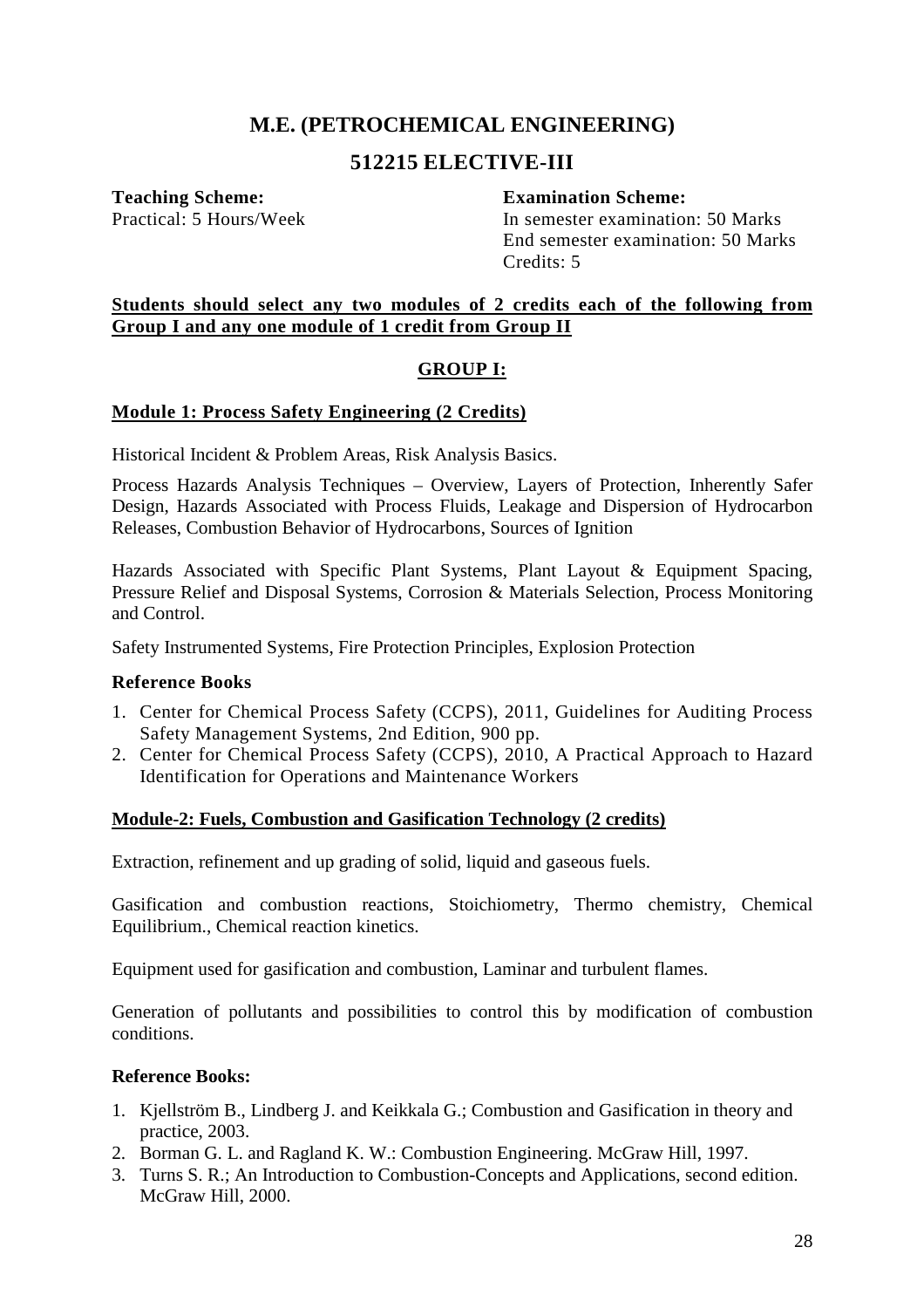#### **Module-3 Air Pollution Control Technology (2 credits)**

Brief review of industrial, municipal, and natural pollution sources. Physicochemical processes governing the dynamics of pollutants from point, non-point, line, and area sources

 Generation, transport and decay of air pollutants; Sampling and monitoring methods. Strategies and methods for removal of gaseous pollutants and particulates from process exhaust streams; Air pollution abatement technology

Detail design of particulates and gaseous emission control equipment; Air pollution indices; Air pollution survey; Costs of air pollution control.

 Air pollution legislation and regulations. Case studies of a few industrial pollution control systems

#### **Reference Book:**

- 1. De Nevers, N., Air Pollution Control Engineering, McGraw-Hill, Inc., 2000.
- 2. K. Wark, C.F. Warner & W.T. Davis Air Pollution Control: its Origin and Control, Addision-Wesley, 1998.
- 3. C. David Cooper and F. C. Alley, Air Pollution Control: A Design Approach,  $4<sup>th</sup>$  Ed, Waveland Press, Inc*.*, 2006

#### **Module-4: Advanced Natural Gas Engineering (2 credits)**

Properties and Measurement of Natural Gas:

Phase behavior fundamentals, qualitative and quantitative phase behavior, vapor liquid equilibrium.

Equation of state, critical pressure and temperature determination. Gas compressibility, viscosity and thermal conductivity, formation volume factor.

Gas flow measurement and fundamentals

- 1. Lee, J, Wattenbarger, R. A., "Gas Reservoir Engineering", Society of Petroleum Engineers, TX, USA, 1996.
- 2. Ikoku, Chi, "Natural Gas Production Engineering", John Wiley and Sons, 1984.
- 3. Mokhatab, s, Poe, W A and Speight, J G, Handbook of Natural Gas Transmission and Processing, Gulf Professional Publishing, 2006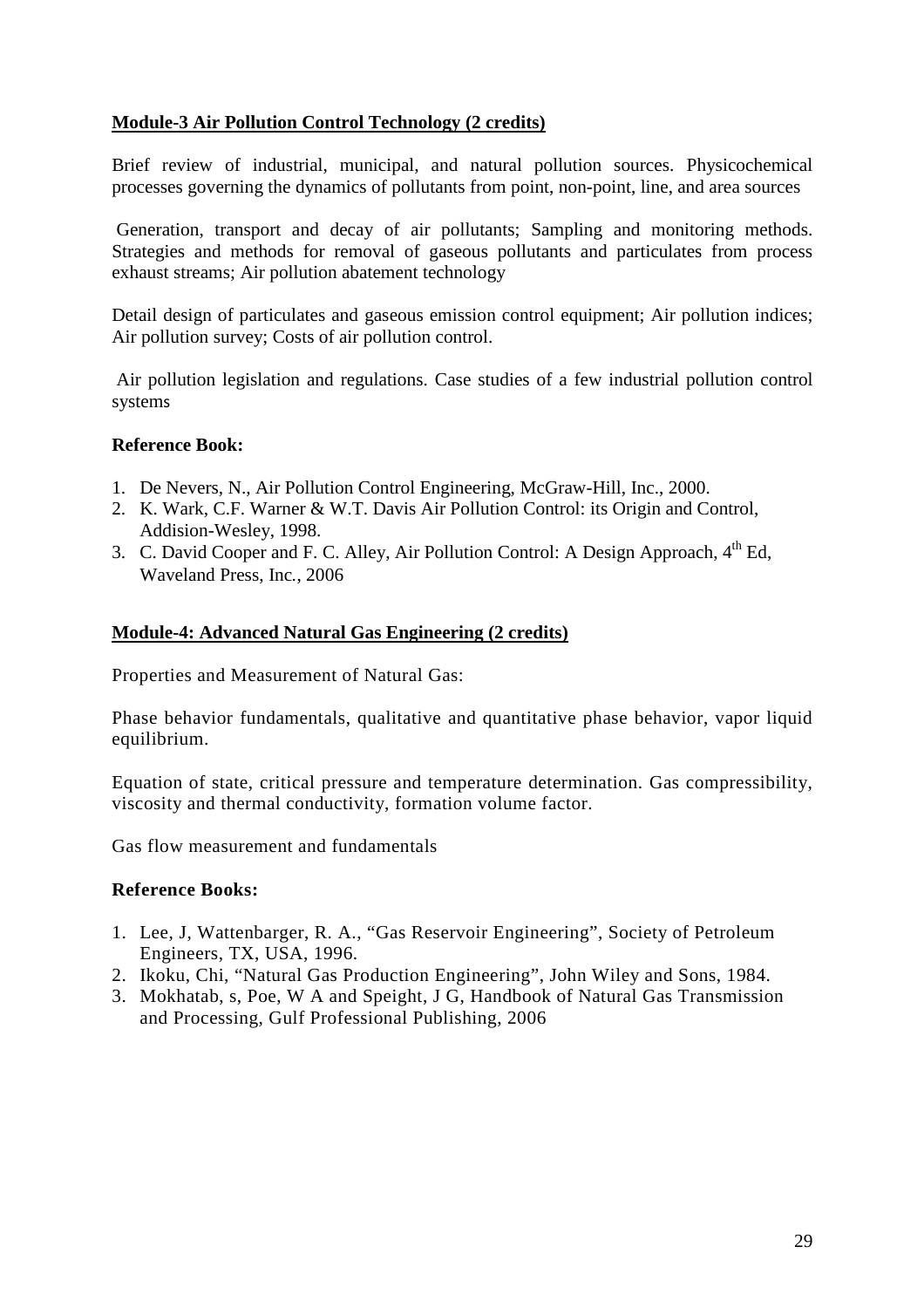#### **Module-5: Process Dynamics and Control (2 credits)**

Advanced control strategies: Controller design for cascade control, feed-forward control, Smith predictor scheme, and inferential control. Adaptive control: MRAC and STR; Control configuration; Analysis and applications.

 Model based control: Internal model control; Dynamic matrix control; Model predictive control. Multivariable control: State-space representation; Transfer function matrix; RGA and its application; Stability and interaction analysis;

 Digital control: Hardware and software requirements; Introduction to DDC, DCS, supervisory (optimizing), and hierarchical control; z-and modified z-transformation and their inverse; Sampling, aliasing, and ringing; Controller design and implementation

An introduction to plant-wise control and on-line (real-time) optimization of plant, Case studies.

#### **Reference Books:**

- 1. Bequette, B. W., Process Control*:* Modeling, Design and Simulation, Prentice Hall of India, New Delhi ,2003
- 2. Marlin, T. E., Process Control: Designing Processes and Control Systems for Dynamic Performance, 2<sup>nd</sup> Edition, McGraw Hill, New York, 2000
- 3. Ogunnaike, B. A. and Ray, W. H., Process Dynamics, Modeling and Control, Oxford, New York ,1994

#### **Module 6: Cyber Law and Information Security-II (2 Credits)**

**Cyber Crimes and Intermediaries:** Crime: Meaning and concept, Rights and liability-Civil, criminal and tortuous, Offences- concept and Legal parameters, Rights and liabilities of Intermediaries, IPR regime and Cyber Laws, Understanding Copy right information, Technology legal issues in internet and software copy right, Patents, Trade marks and Data base

Patents: Understanding Patents, International context of Patents, European Position on Computer related Patents, Legal position of US and India on Computer related Patents

**Trademarks:** Understanding trademarks, Trademark law in India, Infringement and passing off, Trademarks in Internet, Domain name registration, Domain name Disputes and WIPO

**Physical and Environmental Security:** Server room design, Fire fighting equipment, Temperature/humidity Control etc, Application Security: Databases, Email and Internet etc Organizational and Human Security, Human Factors in Security- Role of information security professionals.

**Cyber Forensics:** Introduction to forensic tools, Evaluation of crime scene and evidence collection, Usage of tools for disk imaging and recovery processes, Introduction to Information Security Standards, ISO 27001, PCI DSS etc.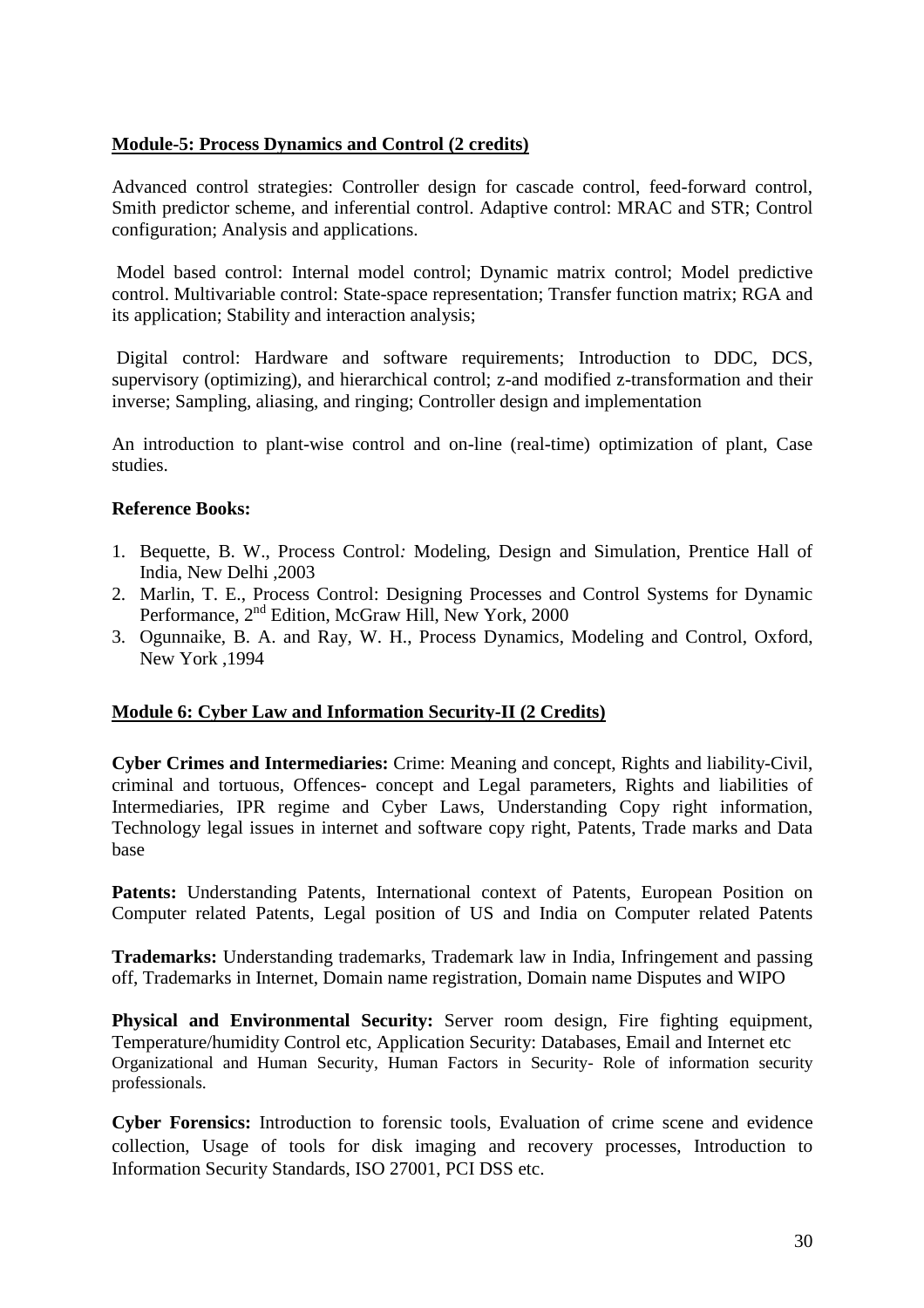#### **Reference Books:**

- 1) Vakul Sharma, Information Technology Law and Practice, Delhi Law House, 3<sup>rd</sup> Edn, 2011
- 2) Nandan Kamath, Law relating to Computers, Internet & E-Commerce: a guide to cyber laws, Universal Law Publishing Co. Pvt. Ltd., 2000
- 3) Michael E Whitman and Herbert J Mattord, Principles of Information Security, Vikas Publishing House, New Delhi, 2003
- 4) Micki Krause, Harold F. Tipton, Handbook of Information Security Management, Vol 1-3 CRC Press LLC, 2004.
- 5) Michael E Whitman and Herbert J Mattord, Principles of Information Security, Vikas Publishing House, New Delhi, 2003
- 6) Thomas R Peltier, Justin Peltier and John blackley, Information Security Fundamentals, 2<sup>nd</sup> Edition, Prentice Hall, 1996
- 7) Jonathan Rosenoer, Cyber law: the Law of the Internet, Springer-Verlag, 1997.

#### **Students should select one modules of 1 credit each out of the following Group II**

#### **GROUP-II**

#### **Module 1: Clean Development Mechanisms (CDM) (1 Credit)**

Carbon Credits Generation, Trading, Markets. Carbon credit calculations. Clean Development Mechanisms (CDM), approved CDM methodologies, CDP Project Design Document, Case studies Petroleum Industry Energy savings.

#### **Reference Books:**

- 1. American Petroleum Institute, Compendium of Greenhouse Gas Emissions Methodologies for the Oil and Gas Industry. 2004.
- 2. Lohmann Larry, Carbon Trading, Development Dialogue, 48, 2006.
- 3. Hester R E and Harrison R M (editors), Carbon Capture: Sequestration and storage, Issue in Environmental Science and Technology, The Royal Society of Chemistry, 2010
- 4. Ibrahim Dincer Adnan Midi lli Arif Hepbasli, T. and Hikmet Karakoc (editors), Global Warming: Engineering Solutions, A series in Green Energy and Technology, Springer, 2010

#### **Module 2: Refining Technology (1 credit)**

Overview of refining flow, products, specifications, market in India and global scenario Refinery Feedstocks, crude distillation, coking and thermal processes,

Catalytic cracking, hydrocracking, hydroprocessing and resid processing, hydrotreating Catalytic reforming and isomerism, Alkynation and polymerization, product blending

- 1. Nelson N.L., 'Petroleum Refinery Engineering', McGraw Hill Book Co.,1985
- 2. James H. Gary and Glenn E. Handework, 'Petroleum Refining Technology and Economics'*,* Fourth Edition, Marcel Dekker, Inc.,2001
- 3. Waquier, J.P., *'*Petroleum Refining' Vol .I and II, Second Edition, Technip, 1995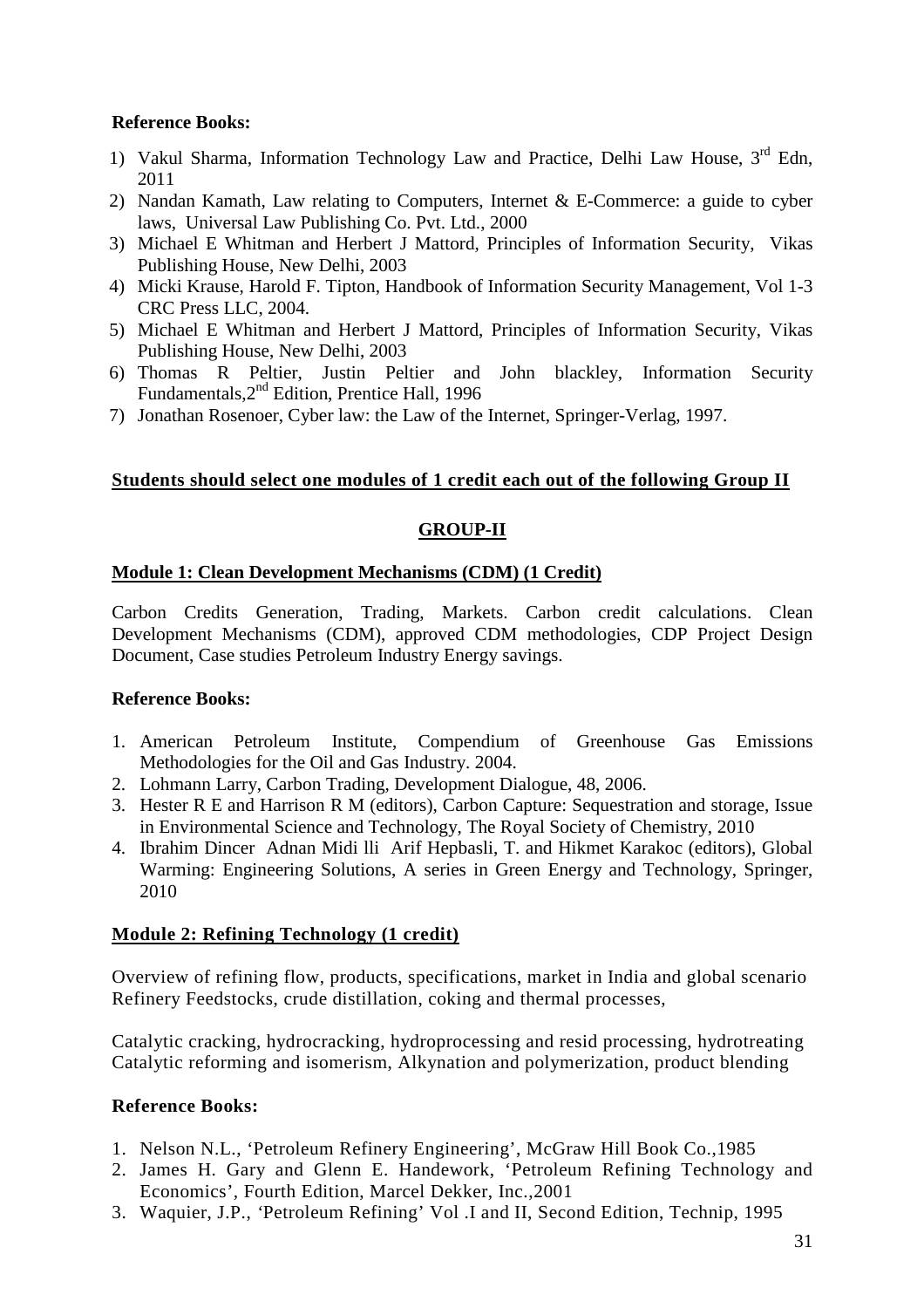#### **Module 3: Non-Newtonian Flow and Heat Transfer (1 Credit)**

Constitutive equations of various Non-Newtonian fluids; Problems related to development of constitutive equations; Evaluation of relevant physical properties.

Laminar and turbulent flows in conduits; Packed and fluidized beds, Flow around submerged objects. Viscoelastic effects; Mixing and agitation.

Temperature distribution and heat transfer in laminar and turbulent flows. Boundary layer flows with and without heat transfer

- 1. A.H.P Skelland, Non-Newtonian Flow and Heat Transfer, Wiley, 1967
- 2. William Lionel Wilkinson, Non-Newtonian fluids: fluid mechanics, mixing and heat transfer, Pergamon Press, 1960.
- 3. G. Böhme, Non-Newtonian Fluid Mechanics, Elsevier Science & Technology, 1987.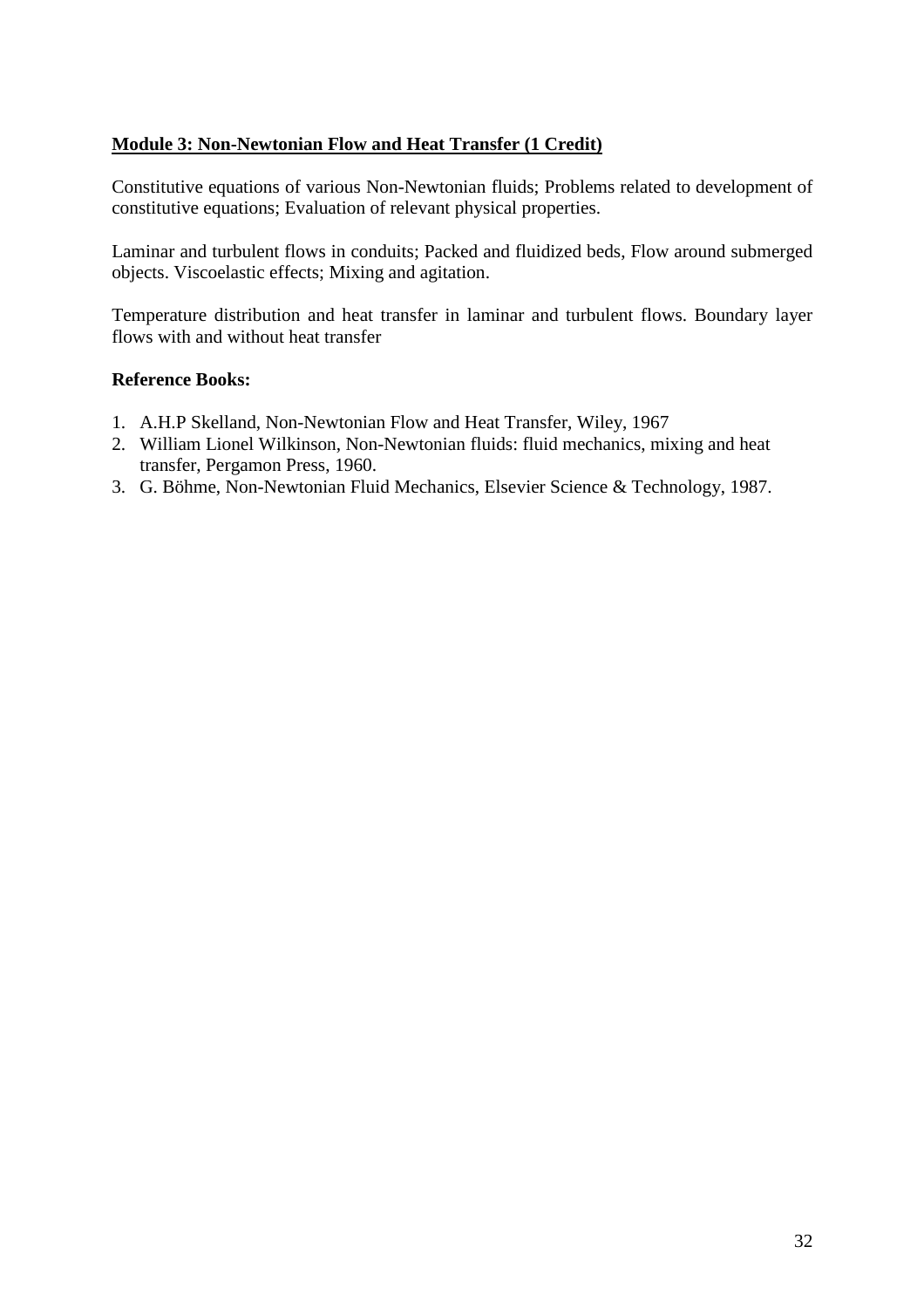#### **512216 Seminar - II**

**Teaching Scheme:**<br>
Practical: 4 Hours/Week<br>
Term Work: 50 Marks Practical: 4 Hours/Week

 Oral/presentation: 50 marks Credits: 4

Each student is required to deliver a seminar in the first semester. The students will be required to select an advanced research topics for the seminar and present the seminar during the semester.

A detailed report should also be submitted at the end of term and a presentation made based on the same. The assessment will be based on the quality in terms of research and development. Modern audio-visual techniques may be used at the time of presentation Available case studies may also be incorporated.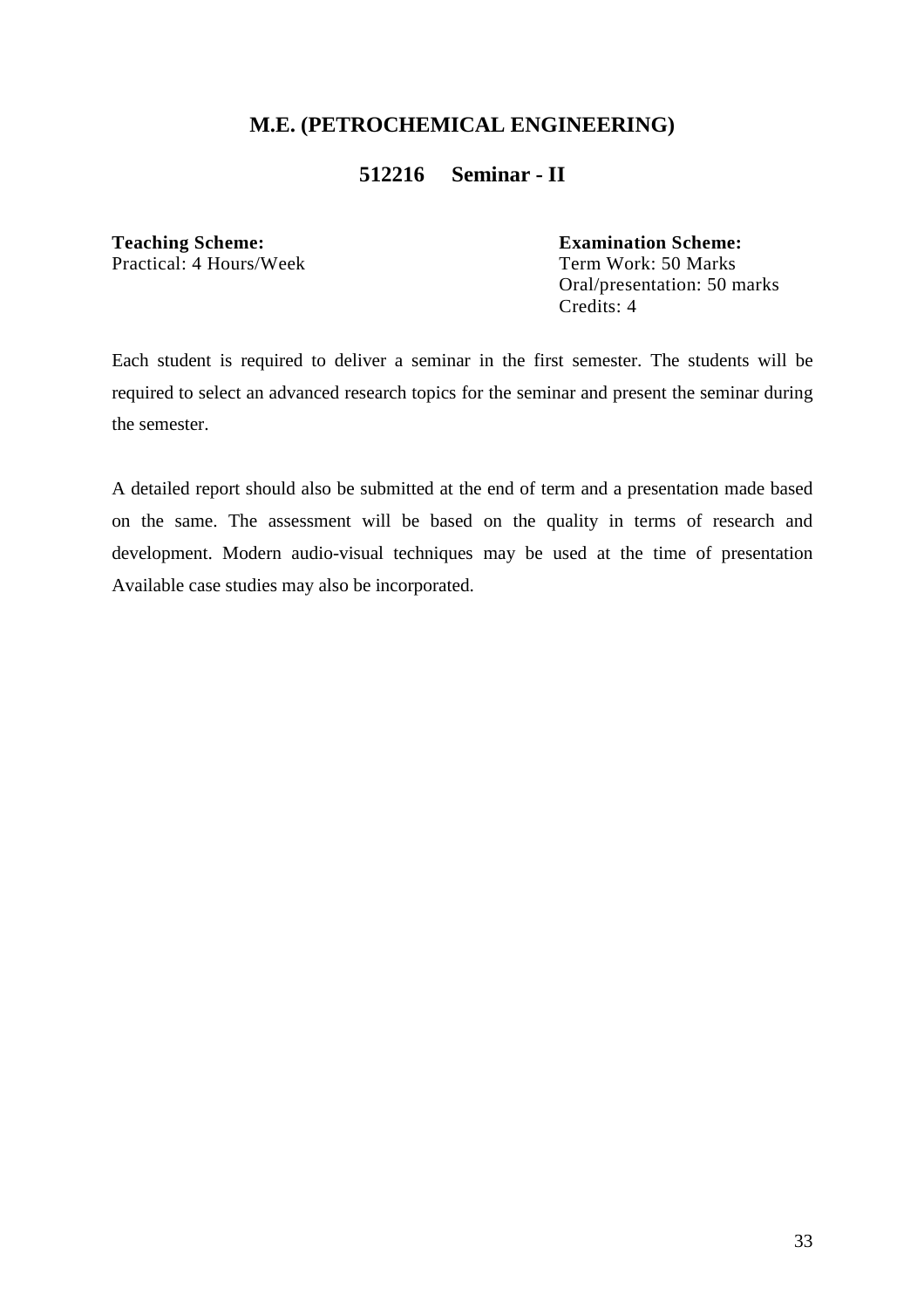### **M.E. (PETROCHEMICAL ENGINEERING) 512217 Project stage I**

**Teaching Scheme:**<br>
Lectures/Practical: 8 Hours/Week<br>
Term work 50 Marks Lectures/Practical: 8 Hours/Week

 Oral/Presentation 50 Marks Credits: 8

The students, at individual level, under the supervision of an internal teacher and/or an external teacher/guide if required, shall undertake a dissertation in a specialized area of Petroleum Engineering.

The students shall first define the problem and scope of work of the project work. Individually they shall undertake an extensive library search on the topic selected to take an overview of developments. They shall prepare a manuscript based on literature survey in consultation with the guide and submit the same.

The report shall also include objectives of study, and methodology required to complete the project work of stage I.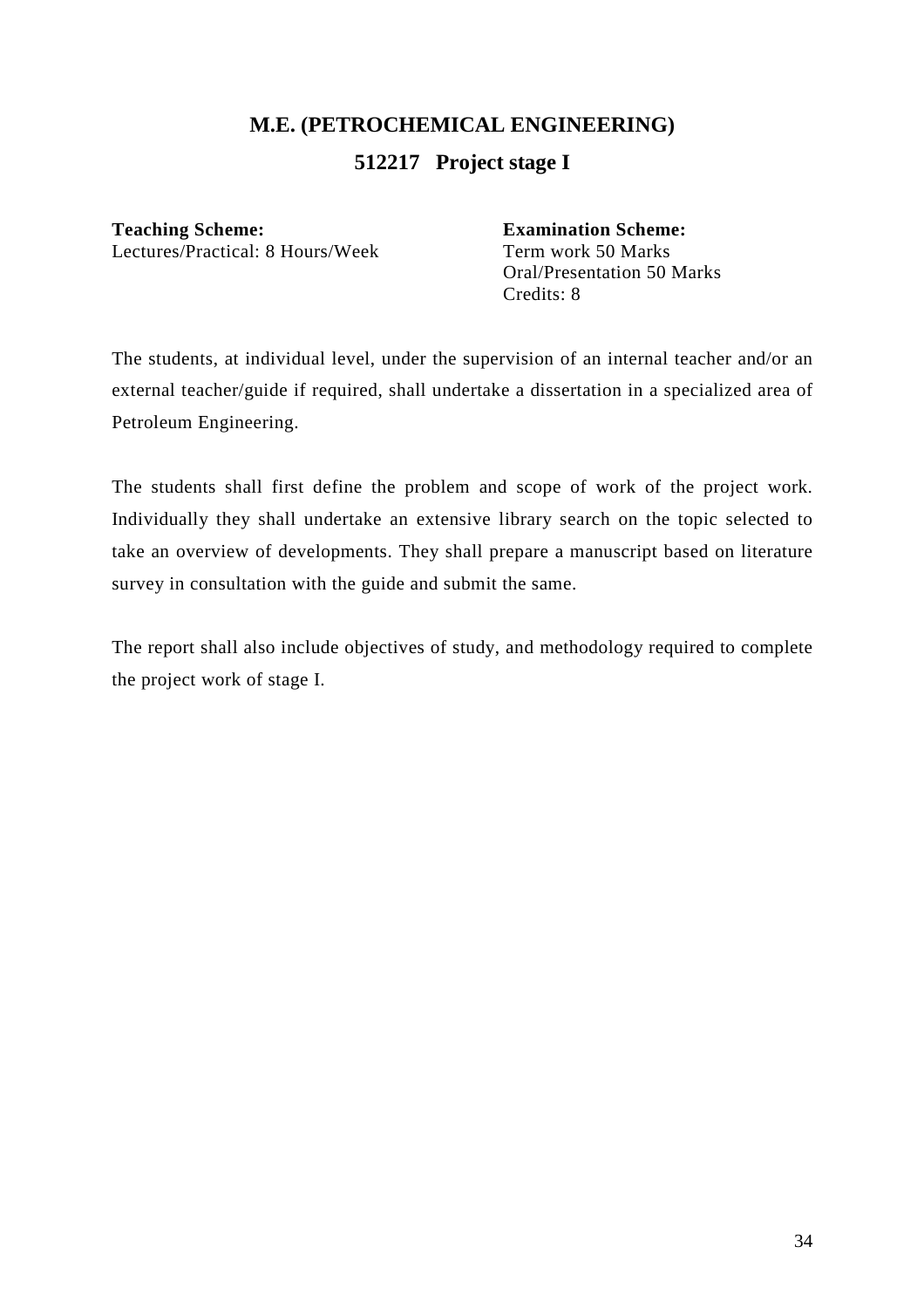### **M.E. (PETROCHEMICAL ENGINEERING) 512218 Seminar - III**

**Teaching Scheme: Examination Scheme:**  Practical: 5 Hours/Week

 Oral/presentation: 50 marks Credits: 4

Each student shall submit and present a seminar based on topic of dissertation related petroleum engineering in the first semester.

The students shall present literature review and developments related to dissertation indicating recent trends of the industry. They shall carry out extensive literature survey to analyze, comprehend and synthesize the topic of study, supported by proven case study.

A seminar report of about 30 typed pages shall be submitted under the supervision of a faculty member.